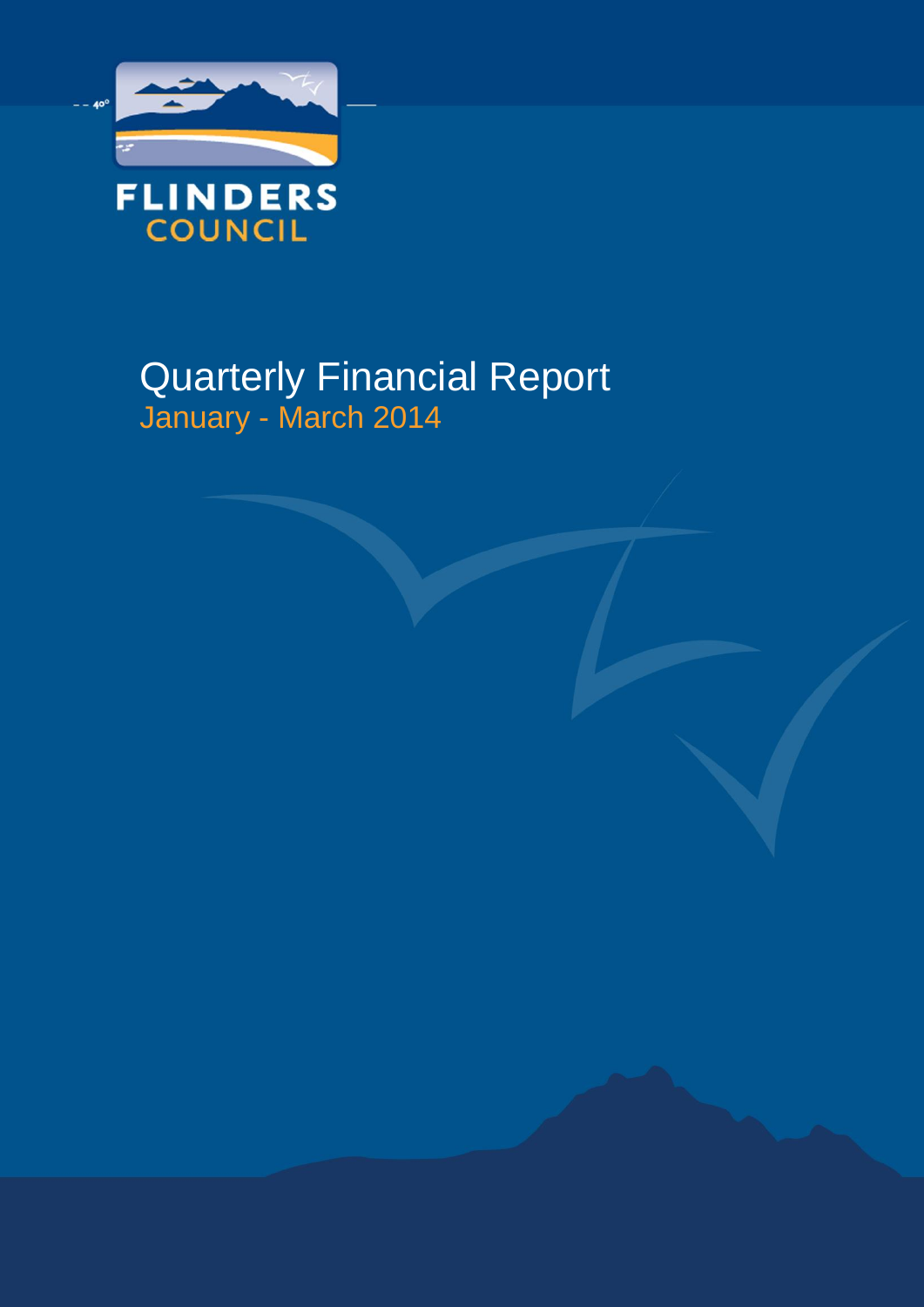# **Statement of Comprehensive Income Flinders Council**

## **Quarterly Report at 31 March 2014**

#### **Budget at 75%**

|                                                                                                                                                           | <b>Adopted Budget</b><br>2013-14<br>\$                   | $\%$                           | Actual<br>Mar-14<br>\$                                       | Actual<br><b>Mar-13</b><br>\$                            |
|-----------------------------------------------------------------------------------------------------------------------------------------------------------|----------------------------------------------------------|--------------------------------|--------------------------------------------------------------|----------------------------------------------------------|
| <b>EXPENSES</b>                                                                                                                                           |                                                          |                                |                                                              |                                                          |
| <b>Employee Costs</b><br>Materials & Supplies<br><b>Contract Services</b><br>Depreciation & Amortisation<br>Other Expense<br><b>Transfer from Reserve</b> | 1,759,652<br>1,319,757<br>471,970<br>1,752,451<br>20,500 | 81%<br>92%<br>57%<br>75%<br>0% | 1,423,481<br>1,212,583<br>267,507<br>1,314,340<br>(107, 103) | 1,394,276<br>903,212<br>262,305<br>1,314,340<br>408<br>0 |
| <b>TOTAL</b>                                                                                                                                              | 5,324,330                                                | 79%                            | 4,217,911                                                    | 3,874,541                                                |
| <b>REVENUES</b>                                                                                                                                           |                                                          |                                |                                                              |                                                          |
| <b>General Rates</b><br>Interest                                                                                                                          | 1,306,128<br>250,000                                     | 100%<br>69%                    | 1,306,527<br>172,969                                         | 1,247,273<br>219,073                                     |
| <b>User Charges</b><br>Other Revenue                                                                                                                      | 1,114,780<br>101,345                                     | 71%<br>88%                     | 796,565<br>89,476                                            | 607,204<br>25,219                                        |
|                                                                                                                                                           | 2,772,253                                                | 85%                            | 2,365,537                                                    | 2,098,769                                                |
| Government FAG's (Budgeted)                                                                                                                               | 694,222                                                  | 68%                            | 470,624                                                      | 523,716                                                  |
| Government Grants (Non-Budget)                                                                                                                            | 694,222                                                  | 68%                            | 470,624                                                      | 523,716                                                  |
| Profit/(Loss) on Disposal of Assets                                                                                                                       | 25,455                                                   | 61%                            | 15,455                                                       | 96,097                                                   |
| <b>TOTAL</b>                                                                                                                                              | 3,491,930                                                | 82%                            | 2,851,615                                                    | 2,718,582                                                |
| <b>INCREASE/(DECEASE) IN NET ASSETS</b><br><b>RESULTING FROM OPERATIONS</b>                                                                               | $\overline{\boldsymbol{\mathsf{s}}}$<br>(1,832,400)      | 75%                            | $\overline{\$}$<br>(1,366,296)                               | (1, 155, 959)<br>\$                                      |
|                                                                                                                                                           |                                                          |                                |                                                              |                                                          |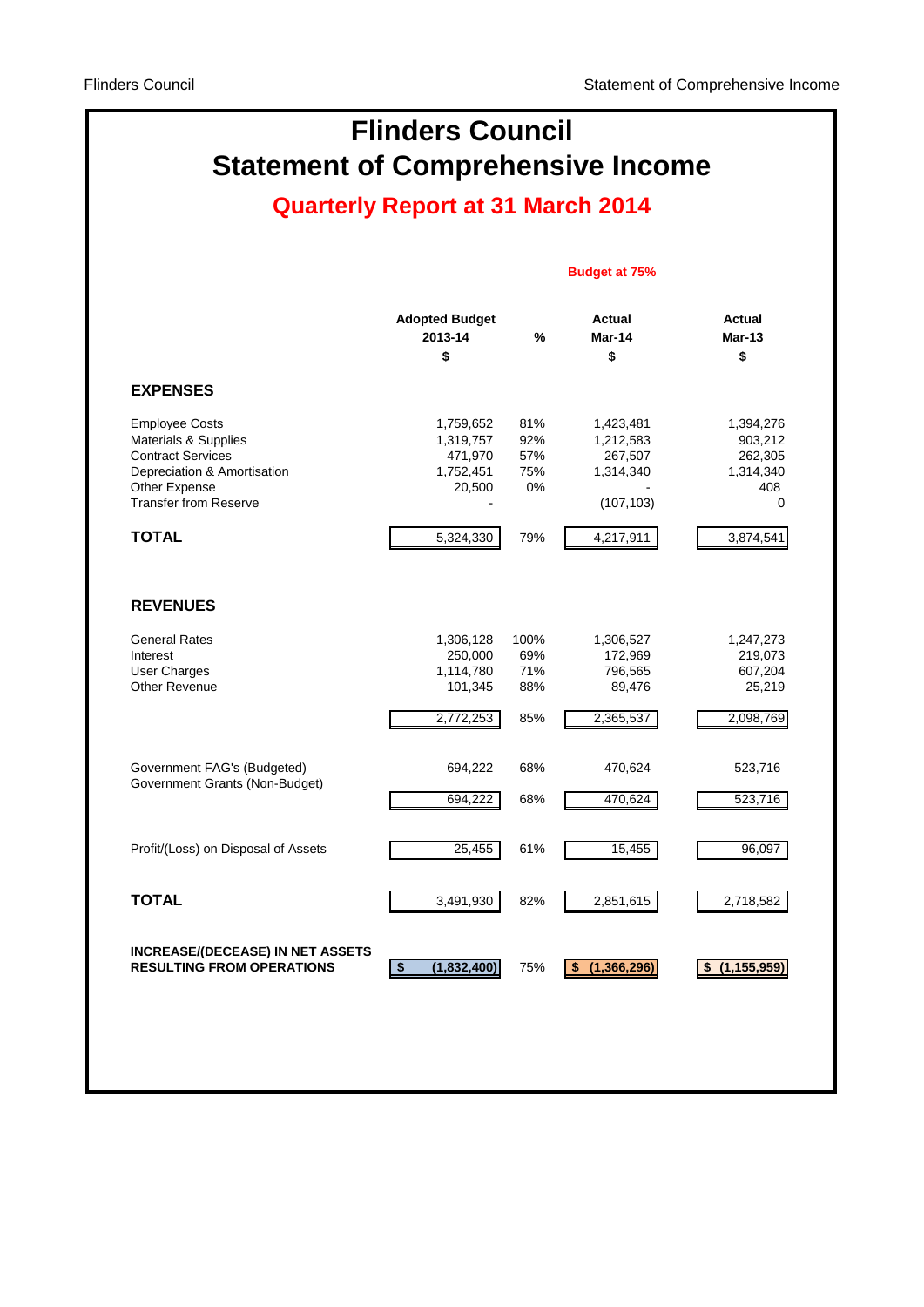| <b>Flinders Council</b><br><b>Capital Works Report at 31 March 2014</b>                |                          |                           |                                  |                        |                           |                                   |  |  |  |  |  |
|----------------------------------------------------------------------------------------|--------------------------|---------------------------|----------------------------------|------------------------|---------------------------|-----------------------------------|--|--|--|--|--|
|                                                                                        |                          |                           | <b>Adopted Budget</b><br>2013-14 | Actual<br>Year to Date | Actual<br>for the Quarter | <b>Balance</b><br>to be Completed |  |  |  |  |  |
| <b>Administrative Support</b>                                                          |                          |                           |                                  |                        |                           |                                   |  |  |  |  |  |
| Office Computer Systems                                                                | <b>ADM</b>               | CAPW003                   | 15,000                           | 16,536                 | 5,087                     | (1,536)                           |  |  |  |  |  |
| <b>Total Administrative Support</b>                                                    |                          |                           | 15,000                           | 16,536                 | 5,087                     | (1, 536)                          |  |  |  |  |  |
| Roads                                                                                  |                          |                           |                                  |                        |                           |                                   |  |  |  |  |  |
| <b>Footpaths</b>                                                                       |                          |                           |                                  |                        |                           |                                   |  |  |  |  |  |
| Footpaths Program                                                                      | <b>RDS</b>               | CAPW006                   | 25,000                           |                        |                           | 25,000                            |  |  |  |  |  |
| <b>Bridges</b>                                                                         |                          |                           |                                  |                        |                           |                                   |  |  |  |  |  |
| Samphire Bridge, Badger Corner Road - WIP<br>Capital Improvements - Bridge Guard Rails | <b>RDS</b><br><b>RDS</b> | RTRF113                   | 104,345<br>60,000                | 8,699                  | 5,950                     | 95,646<br>60,000                  |  |  |  |  |  |
|                                                                                        |                          |                           |                                  |                        |                           |                                   |  |  |  |  |  |
| <b>Reseals</b><br>Memana Road                                                          | <b>RDS</b>               | CAPR110                   |                                  |                        |                           |                                   |  |  |  |  |  |
| Melrose Road                                                                           | <b>RDS</b>               | CAPR111                   |                                  |                        |                           |                                   |  |  |  |  |  |
| Palana Road - Reseal<br>Palana Road - Reconstruction & Reseal                          | <b>RDS</b><br><b>RDS</b> | CAPR114<br>CAPR114        |                                  |                        |                           |                                   |  |  |  |  |  |
|                                                                                        |                          |                           |                                  |                        |                           |                                   |  |  |  |  |  |
| Resheeting<br>Palana Road                                                              | <b>RDS</b>               | CAPR501                   | 28,603                           | 6,758                  |                           | 21,845                            |  |  |  |  |  |
| North East River Road                                                                  | <b>RDS</b>               | CAPR502                   | 9,123                            | 2,937                  |                           | 6,186                             |  |  |  |  |  |
| Killiecrankie Road                                                                     | <b>RDS</b>               | CAPR503                   | 9,123                            | $\blacksquare$         |                           | 9,123                             |  |  |  |  |  |
| Boat Harbour Road<br>West End Road                                                     | <b>RDS</b><br><b>RDS</b> | <b>CAPR505</b><br>CAPR506 | 4,332<br>4,562                   | 3,897                  |                           | 4,332<br>665                      |  |  |  |  |  |
| <b>Walkers Lookout Road</b>                                                            | <b>RDS</b>               | CAPR507                   | 3,600                            | 6,992                  |                           | (3, 392)                          |  |  |  |  |  |
| Coast Road                                                                             | <b>RDS</b>               | CAPR508                   | 20,571                           | 15,437                 | 15,437                    | 5,134                             |  |  |  |  |  |
| <b>Badger Corner Road</b>                                                              | <b>RDS</b><br><b>RDS</b> | CAPR509                   | 4,504                            |                        |                           | 4,504                             |  |  |  |  |  |
| Pot Boil Road<br><b>Trousers Point Road</b>                                            | <b>RDS</b>               | CAPR512<br>CAPR515        | 9,192<br>15,299                  | 9,944<br>8,174         | 7,295<br>8,174            | (752)<br>7,125                    |  |  |  |  |  |
| Port Davies Road                                                                       | <b>RDS</b>               | CAPR516                   | 4,870                            | 2,932                  | 2,932                     | 1,938                             |  |  |  |  |  |
| Five Mile Road                                                                         | <b>RDS</b>               | CAPR519                   | 4,332                            | 4,473                  |                           | (141)                             |  |  |  |  |  |
| Camerons Inlet Road<br>Wingargo Road                                                   | <b>RDS</b><br><b>RDS</b> | CAPR521<br>CAPR523        | 9,192<br>4,777                   | 5,677<br>4,824         | 5,677                     | 3,515<br>(47)                     |  |  |  |  |  |
| Lees Road                                                                              | <b>RDS</b>               | CAPR525                   | 10,286                           | 5,811                  | 5,811                     | 4,475                             |  |  |  |  |  |
| Melrose Road                                                                           | <b>RDS</b>               | CAPR528                   | 5,143                            | 2,803                  | 2,803                     | 2,340                             |  |  |  |  |  |
| Memana Road<br>Marshall Bay Access Road WIP                                            | <b>RDS</b><br><b>RDS</b> | CAPR531<br>CAPR533        | 4,596                            | 2,432<br>24,758        | 2,432                     | 2,164<br>15,242                   |  |  |  |  |  |
| <b>Allports Road</b>                                                                   | <b>RDS</b>               | CAPR534                   | 40,000<br>4,870                  | 2,932                  | 2,932                     | 1,938                             |  |  |  |  |  |
| <b>Blundstones Road</b>                                                                | <b>RDS</b>               | CAPR535                   | 5,417                            | 5,854                  | 2,115                     | (437)                             |  |  |  |  |  |
| Logan Lagoon Road                                                                      | <b>RDS</b>               | CAPR536                   | 4,870                            | 3,486                  | 3,486                     | 1,384                             |  |  |  |  |  |
| Sawyers Bay Road<br>Willis Road                                                        | <b>RDS</b><br><b>RDS</b> | CAPR537<br>CAPR538        | 5,143<br>5,143                   | 5,535                  | 5,535                     | 5,143<br>(392)                    |  |  |  |  |  |
| Total Roads                                                                            |                          |                           | 406,893                          | 134,355                | 64,630                    | 272,538                           |  |  |  |  |  |
| <b>Solid Waste Management</b>                                                          |                          |                           |                                  |                        |                           |                                   |  |  |  |  |  |
| Cape Barren Is/Lady Barron site improvements                                           | WST                      | CAPW008                   | 80,000                           | 57,250                 | 33,019                    | 22,750                            |  |  |  |  |  |
| Recycling Introduction                                                                 | WST                      | CAPW009                   | 10,000                           | 5,379                  | 4,596                     | 4,621                             |  |  |  |  |  |
| Cape Barren Is - New Waste Site<br><b>Effluent Reuse Project</b>                       | WST<br>WST               | CAPW011<br>CAPW012        | 30,000<br>80,000                 | 7,788<br>4,273         | 1,730<br>$\blacksquare$   | 22,212<br>75,727                  |  |  |  |  |  |
|                                                                                        |                          |                           |                                  |                        |                           |                                   |  |  |  |  |  |
| <b>Total Solid Waste Management</b>                                                    |                          |                           | 200,000                          | 74,690                 | 39,345                    | 125,310                           |  |  |  |  |  |
| Town Maintenance (Buildings, Parks & Reserves)                                         |                          |                           |                                  |                        |                           |                                   |  |  |  |  |  |
| Whitemark Hall (FAEC)                                                                  | TMT                      | <b>REWW201</b>            | 16,500                           |                        |                           | 16,500                            |  |  |  |  |  |
| Furneaux Museum<br>Council Chambers (2010-11)                                          | TMT<br><b>TMT</b>        | CAPM002<br>CAPE002        | 3,500<br>5,000                   | $\blacksquare$         |                           | 3,500<br>5,000                    |  |  |  |  |  |
| House 1 (Robert St)                                                                    | TMT                      | RENW001                   | 10,000                           | 3,890                  |                           | 6,110                             |  |  |  |  |  |
| House 2 (James St)                                                                     | <b>TMT</b>               | RENW002                   | 3,890                            |                        |                           | 3,890                             |  |  |  |  |  |
| House 3 (Martin St)                                                                    | <b>TMT</b>               | RENW003                   | 3,500                            |                        |                           | 3,500                             |  |  |  |  |  |
| Child Care Centre<br><b>Council Depot Office</b>                                       | TMT<br>TMT               | CCCB001<br>WORF001        | 2,000<br>12,000                  |                        |                           | 2,000<br>12,000                   |  |  |  |  |  |
| Emita Hall                                                                             | <b>TMT</b>               | RECF201                   | 140,000                          | 7,401                  | 1,900                     | 132,599                           |  |  |  |  |  |
| Lady Barron Hall                                                                       | <b>TMT</b>               | CAPL003                   | 9,033                            |                        |                           | 9,033                             |  |  |  |  |  |
| Showgrounds<br>Port Davies Boat Ramp                                                   | TMT<br>TMT               | RECW001<br>RECB001        | 35,000                           | 28,280                 | 28,280                    | 6,720                             |  |  |  |  |  |
| FAEC Civic Centre Devel (now Rose Garden Upgrade)                                      | <b>TMT</b>               | RECW201                   | 15,000                           |                        |                           | 15,000                            |  |  |  |  |  |
| Whitemark Foreshore Upgrade (BBQ & Gym Equip)                                          | TMT                      | RECW399                   | 55,000                           | 30,241                 | 30,241                    | 24,759                            |  |  |  |  |  |
| Whitemark Boat Jetty Upgrade<br><b>Funeral Services (New Equipment)</b>                | <b>TMT</b><br>TMT        | <b>RECW399</b><br>CEMF001 | 19,720                           |                        |                           | 19,720                            |  |  |  |  |  |
| Cape Barren Island Community Hall upgrade                                              | <b>TMT</b>               |                           | 19,000                           | 5,212                  | 5,212                     | 13,788                            |  |  |  |  |  |
| <b>COMMUNITY FACILITIES UPGRADE (AUDIT)</b>                                            | <b>TMT</b>               |                           |                                  |                        |                           |                                   |  |  |  |  |  |
| Public Toilet Upgrades x 3<br>Hurst                                                    | <b>TMT</b><br><b>TMT</b> |                           | 40,000<br>10,000                 | ۰                      | $\overline{\phantom{a}}$  | 40,000<br>10,000                  |  |  |  |  |  |
| <b>Total Town Maintenance</b>                                                          |                          |                           | 399,143                          | 75,024                 | 65,633                    | 324,119                           |  |  |  |  |  |
|                                                                                        |                          |                           |                                  |                        |                           |                                   |  |  |  |  |  |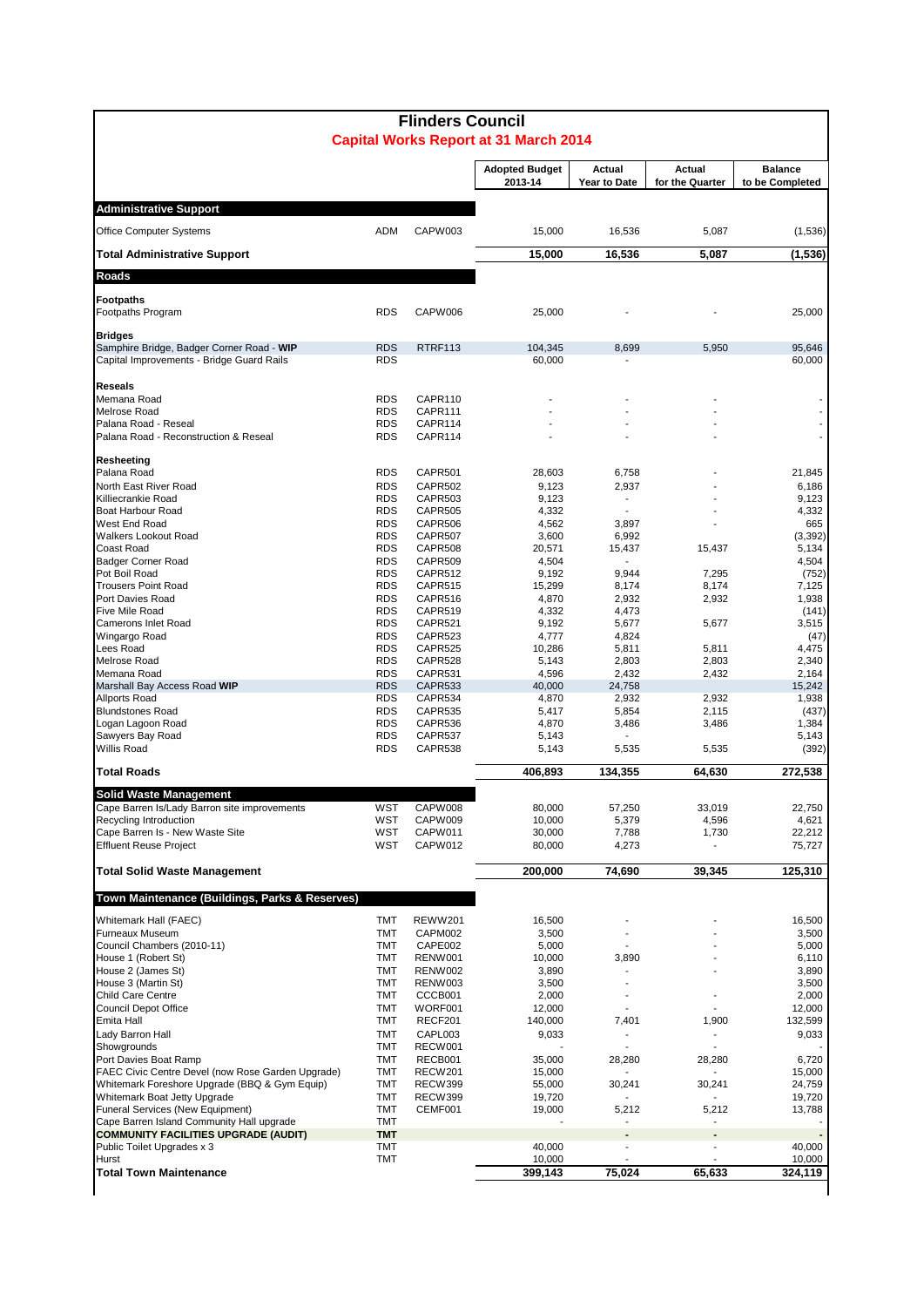| <b>Total Capital Works 2013-14</b>                   |                          |         | 1,349,125        | 527,663 | 213,084 | 821,462          |
|------------------------------------------------------|--------------------------|---------|------------------|---------|---------|------------------|
| <b>Total Plant &amp; Equipment</b>                   |                          |         | 188,089          | 188,089 | ۰       | (0)              |
| P18 JCB Backhoe (NEW)                                | <b>PLT</b>               | MSCF021 | 100,150          | 100,150 |         |                  |
| P15 Toyota Hilux 4x4 Ute                             | <b>PLT</b>               | UTEF015 | 43.091           | 43.091  |         | $\Omega$         |
| P11 Mitsubishi Canter Truck                          | <b>PLT</b>               | TRKF011 | 44,848           | 44,848  |         | (0)              |
| <b>Plant, Equipment &amp; Miscellaneous Projects</b> |                          |         |                  |         |         |                  |
| <b>Total Airport</b>                                 |                          |         | 140,000          | 38,968  | 38,389  | 101,032          |
| P32 Mitsubishi Triton Ute (Airport)                  | <b>PLT</b>               | UTEF032 | 40,000           | 38,252  | 38,252  | 1,748            |
| Connection to Hydro for Solar Array Panels           | <b>AIR</b>               | CAPA018 | 5,000            |         |         | 5,000            |
| <b>RFDS Patient Transfer Shelter Contribution</b>    | <b>AIR</b>               | CAPA017 | 20,000           | 716     | 136     | 19,284           |
| Apron Extension (RAAP Funding) 2nd Funding Round     | <b>AIR</b>               |         |                  |         |         |                  |
| Chiller<br>Airport Drainage Works (both runways)     | <b>AIR</b><br><b>AIR</b> |         | 15,000<br>60,000 |         |         | 15,000<br>60,000 |
| Airport                                              |                          |         |                  |         |         |                  |
|                                                      |                          |         |                  |         |         |                  |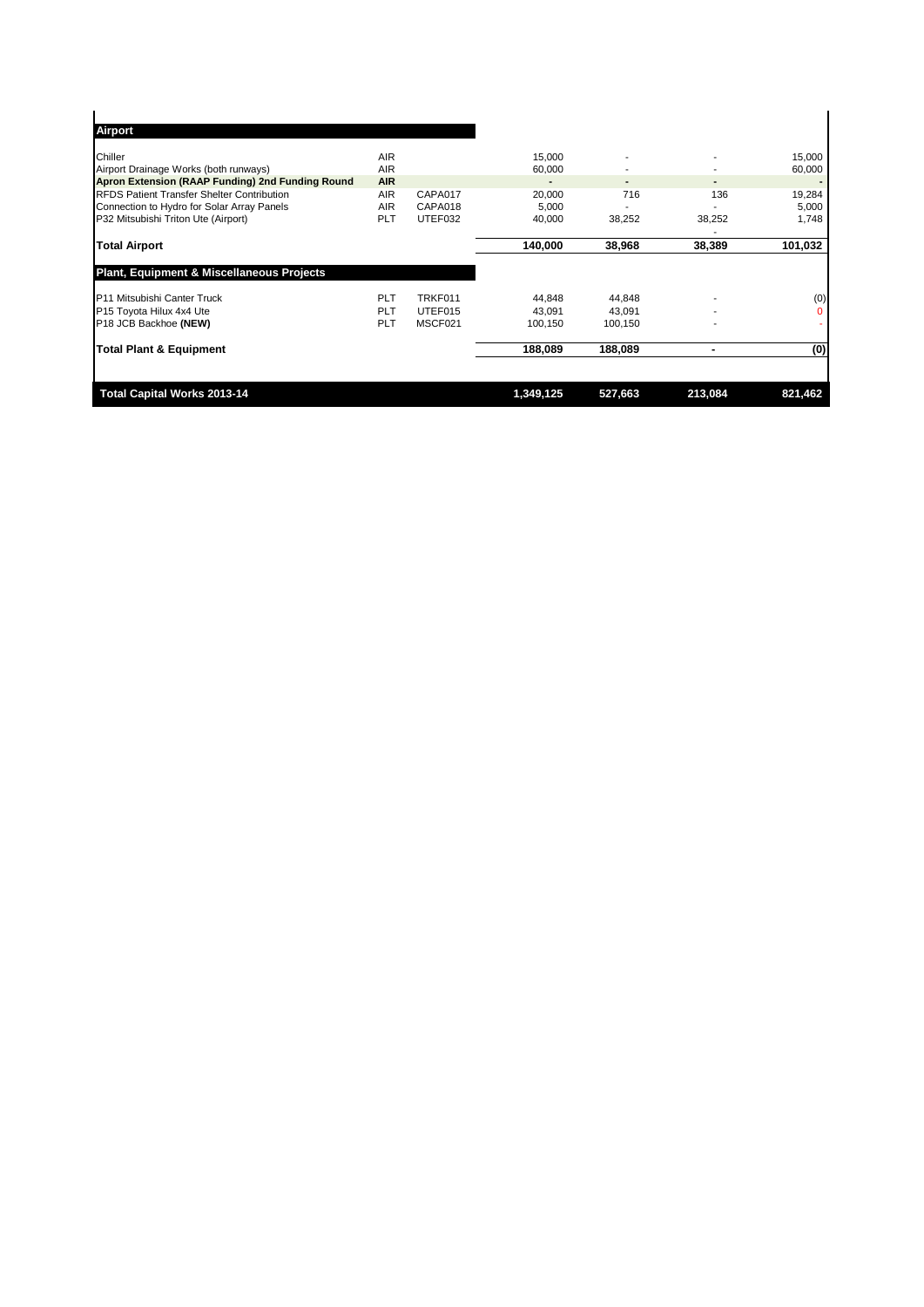| <b>INVESTMENT SUMMARY 31 MARCH 2014</b> |                 |               |                     |                 |             |        |                 |               |                     |  |
|-----------------------------------------|-----------------|---------------|---------------------|-----------------|-------------|--------|-----------------|---------------|---------------------|--|
| <b>INVESTED WITH</b>                    | <b>ACCT NO.</b> | <b>REG.NO</b> | <b>DEPOSIT</b>      | <b>DEP.DATE</b> | <b>TERM</b> | % RATE | <b>DUE DATE</b> | <b>AMOUNT</b> | <b>Comments</b>     |  |
| Tascorp - Managed Fund Flinders         | <b>FLINDERS</b> | 525           | Managed Fund        | 19.01.06        | Daily       | 2.50   | 24 hours        | 484,784.14    |                     |  |
| Westpac Investment Account              | 037-615 193610  |               | <b>Term Deposit</b> | 03.02.14        | 6 mths      | 3.90   | 05.05.14        | 800,000.00    |                     |  |
| Bank of Sydney Ltd                      | FIIG - 119886   |               | <b>Term Deposit</b> | 03.02.14        | 90 days     | 3.90   | 05.05.14        | 250,000.00    |                     |  |
| B & E Ltd                               | FIIG - 120031   |               | <b>Term Deposit</b> | 03.02.14        | 90 days     | 3.55   | 05.05.14        | 500,000.00    |                     |  |
| Commonwealth Bank of Aust               | 36622806        |               | <b>Term Deposit</b> | 18.02.14        | 90 days     | 3.40   | 19.05.14        | 269,532.59    |                     |  |
| ING Bank (Australia) Ltd                | FIIG - 113219   |               | <b>Term Deposit</b> | 11.03.14        | 91 days     | 3.60   | 10.06.14        | 500,000.00    |                     |  |
| Police Credit Union (SA) Ltd            | FIIG - 115048   |               | <b>Term Deposit</b> | 24.03.14        | 60 days     | 3.50   | 23.05.14        | 500,000.00    |                     |  |
| Peoples Choice Credit Union             | FIIG - 122445   |               | <b>Term Deposit</b> | 26.11.13        | 154 days    | 3.56   | 29.04.14        | 500,000.00    |                     |  |
| <b>SGE Credit Union</b>                 | FIIG - 119704   |               | <b>Term Deposit</b> | 01.11.13        | 180 days    | 3.45   | 30.04.14        | 500,000.00    |                     |  |
| <b>Bank of Queensland Ltd</b>           | FIIG - 120867   |               | <b>Term Deposit</b> | 12.11.13        | 181 days    | 3.70   | 12.05.14        | 500,000.00    |                     |  |
| Investec Bank Ltd (Treasury Dept)       | FIIG - 121846   |               | <b>Term Deposit</b> | 21.11.13        | 181 days    | 3.87   | 21.05.14        | 250,000.00    |                     |  |
| <b>AMP Bank Ltd</b>                     | FIIG - 124810   |               | <b>Term Deposit</b> | 11.12.13        | 182 days    | 3.90   | 11.06.14        | 500,000.00    |                     |  |
| B & E Ltd                               | FIIG - 125685   |               | <b>Term Deposit</b> | 16.12.13        | 182 days    | 3.50   | 16.06.14        | 108,567.78    | <b>Gunn Bequest</b> |  |
| Wide Bay Australia Ltd                  | FIIG - 121845   |               | <b>Term Deposit</b> | 21.11.13        | 209 days    | 3.80   | 18.06.14        | 250,000.00    |                     |  |
| Westpac Business Cash Reserve           | 037-615 184183  |               | Managed Fund        |                 |             | 3.25   | At Call         | 1,851,241.61  | <b>Cash Reserve</b> |  |

| Average Interest Rate        | 3.63 |               | 7,764,126.12 |
|------------------------------|------|---------------|--------------|
|                              |      |               |              |
| Cash Accounts @ 31/12/13     |      |               |              |
| Cheque Acct 000003           |      |               | 103,473.93   |
| Refunds & Trust Acct         |      |               | 23,670.64    |
| Cash Floats                  |      |               | 320.00       |
| Solar PV Grant Trust Account |      | <b>CLOSED</b> | 0.00         |
| Public Open Space Acct       |      |               | 60,550.39    |
|                              |      |               | 188.014.96   |
|                              |      |               |              |
| TOTAL INVESTMENTS            |      |               | 7,764,126.12 |
| <b>TOTAL CASH</b>            |      |               | 188,014.96   |
|                              |      |               |              |
| <b>NAVISION @ 31/12/13</b>   |      |               | 7,952,141.08 |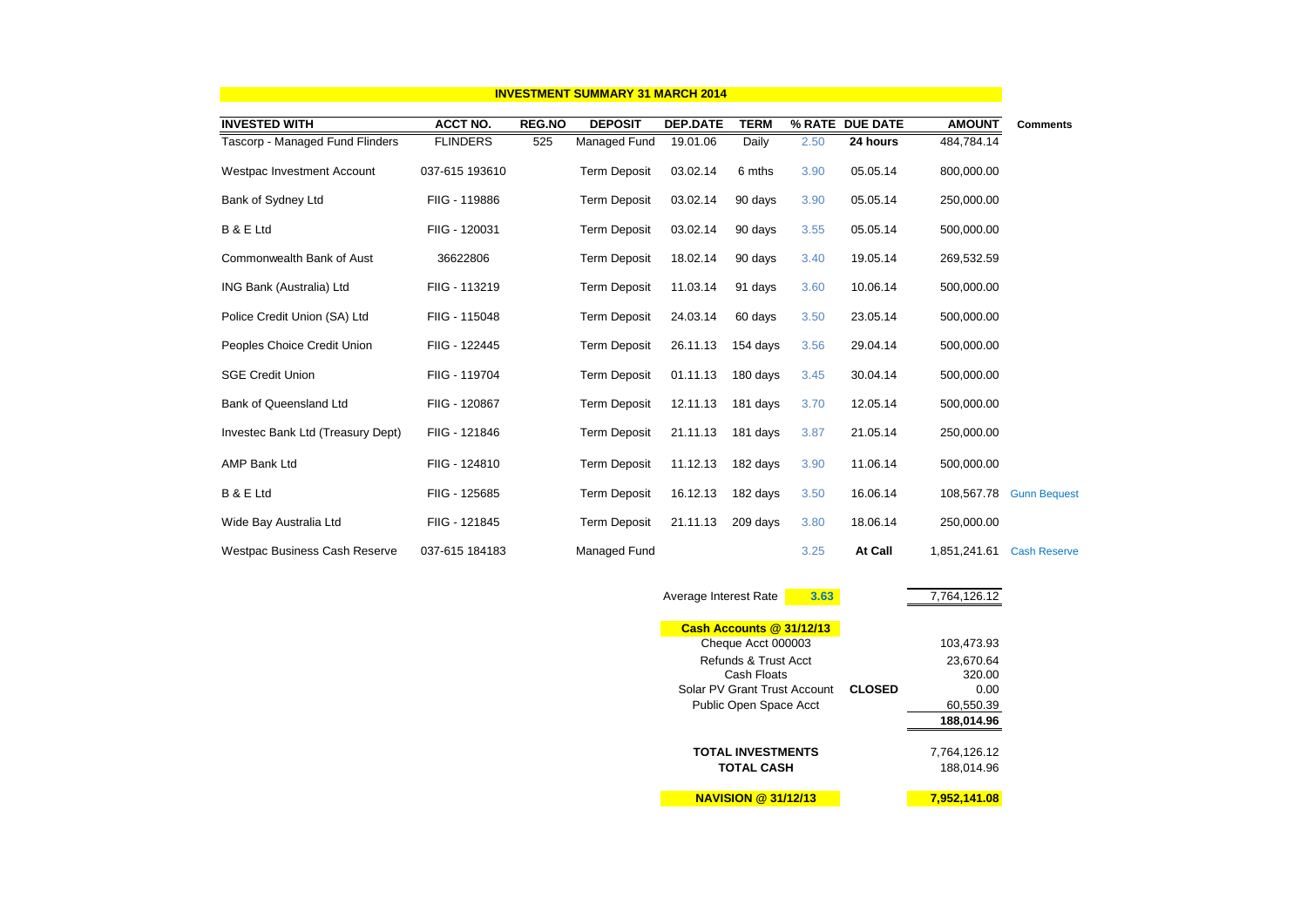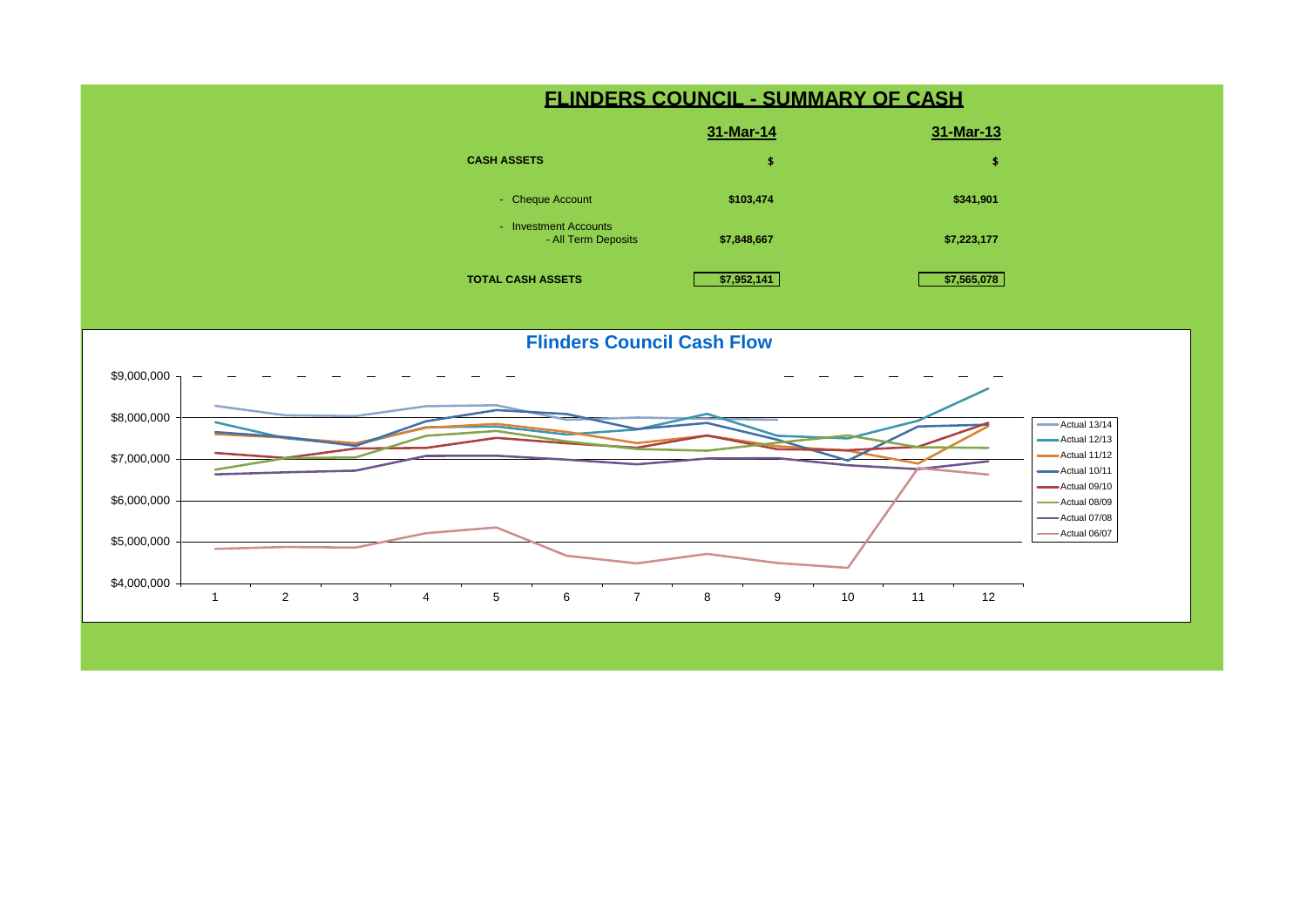#### **CORPORATE SERVICES**

### **For period ending 31 March 2014**

#### **QUARTERLY SUMMARY**

| <b>Corporate Services Division</b> | <b>Income</b> | <b>Expenditure</b> | <b>Net Cost</b> |
|------------------------------------|---------------|--------------------|-----------------|
|                                    |               |                    |                 |
| Administration (ADM)               | 235,565       | 634.390            | 398.825         |
| Governance (GOV)                   | 1.403.350     | 628.317            | (775, 033)      |

**TOTAL Corporate Services Division 1,638,915 1,262,707 (376,209)** 

**Income Report**

| 2013/14<br>31 Mar 2014<br><b>Budget</b><br>Quarter<br>61511<br>54,660<br>54,660<br>54,672<br>13<br>Other Revenue (GST Free)<br>220<br>64020<br>2,000<br>750<br>1,500<br>64021<br>Other Revenue (GST Payable)<br>6,000<br>1,790<br>4,500<br>1,746<br>64023<br>1,135<br>541<br>64031<br>500<br>155<br>375<br>109<br>64032<br>10,000<br>3,181<br>7,500<br>383<br>64039<br>1,000<br>662<br>750<br>304<br>64515<br>100<br>24<br>75<br>24<br>64522<br>500<br>227<br>375<br>65014<br>155,000<br>109,373<br>116,250<br>43,612<br>Interest Tascorp 11am Investment<br>65015<br>40,000<br>16,253<br>30,000<br>4,735<br>65016<br>4,500<br>1,870<br>3,375<br>$\overline{a}$<br>65017<br>1,500<br>1,037<br>1,125<br>482<br>65018<br>28,000<br>21,000<br>16,021<br>27,154<br>65110<br>4,000<br>3,000<br>2,344<br>3,476<br>17,000<br>Interest - overdue Penalty on Rate Debtors<br>65120<br>13,806<br>12,750<br>5,616<br>324,760<br>235,565<br>257,235<br>76,149<br>Governance (GOV)<br>General Rate - All<br>61311<br>1,087,471<br>1,087,706<br>1,087,471<br>235<br>207<br>64020<br>2,000<br>1,056<br>1,500<br>Other Revenue (GST Payable)<br>64021<br>10,225<br>10,225<br>7,669<br>64025<br>25,000<br>12,111<br>18,750<br>6,502<br>64030<br>100<br>75<br>375<br>65211<br>500<br>660<br>65212<br>15,000<br>11,250<br>(214)<br>22,469<br>66011<br>Grants - Financial Assistance Grant<br>344,521<br>252,467<br>258,391<br>84,156<br>66170<br>Grants - Other Capital<br>40,000<br>40,000<br>40,000<br>66180<br>Grants - Other Non Capital<br>220,000<br>1,744,817<br>1,403,350<br>114,229<br>1,425,481 | <b>Description</b> | <b>Budget</b> | Actual as at | Year to Date | <b>Actual for the</b> | Variance  |
|----------------------------------------------------------------------------------------------------------------------------------------------------------------------------------------------------------------------------------------------------------------------------------------------------------------------------------------------------------------------------------------------------------------------------------------------------------------------------------------------------------------------------------------------------------------------------------------------------------------------------------------------------------------------------------------------------------------------------------------------------------------------------------------------------------------------------------------------------------------------------------------------------------------------------------------------------------------------------------------------------------------------------------------------------------------------------------------------------------------------------------------------------------------------------------------------------------------------------------------------------------------------------------------------------------------------------------------------------------------------------------------------------------------------------------------------------------------------------------------------------------------------------------------------------------------------------------------|--------------------|---------------|--------------|--------------|-----------------------|-----------|
| <b>Administration (ADM)</b><br>Fire Levy - All<br>Commissions and related<br>Meeting Room & Facilities Hire<br>132 & 337 Certificates<br>Photocopies/Facsimiles<br><b>Equipment Hire</b><br>Hall & Sports Stadiums Hire<br>Interest on Short Term Deposits<br>Interest on Westpac Gunn Bequest<br>Interest on Westpac POS Account<br>Interest on Westpac Cash Reserve<br>Interest - overdue Interest on Rate Debtors<br><b>Sub-Total Administration (ADM)</b><br>Other Revenue (GST Free)<br>Ben Lomond Water - Dividends & Tax Equiv<br>Flinders Arts & Entertainment Centre Hire<br>Pensioner Rem (Fire Levy)<br>Pensioner Remission - State Govt. 30%<br><b>Sub-Total Governance (GOV)</b>                                                                                                                                                                                                                                                                                                                                                                                                                                                                                                                                                                                                                                                                                                                                                                                                                                                                                          |                    |               |              |              |                       |           |
|                                                                                                                                                                                                                                                                                                                                                                                                                                                                                                                                                                                                                                                                                                                                                                                                                                                                                                                                                                                                                                                                                                                                                                                                                                                                                                                                                                                                                                                                                                                                                                                        |                    |               |              |              |                       |           |
|                                                                                                                                                                                                                                                                                                                                                                                                                                                                                                                                                                                                                                                                                                                                                                                                                                                                                                                                                                                                                                                                                                                                                                                                                                                                                                                                                                                                                                                                                                                                                                                        |                    |               |              |              |                       |           |
|                                                                                                                                                                                                                                                                                                                                                                                                                                                                                                                                                                                                                                                                                                                                                                                                                                                                                                                                                                                                                                                                                                                                                                                                                                                                                                                                                                                                                                                                                                                                                                                        |                    |               |              |              |                       | 12        |
|                                                                                                                                                                                                                                                                                                                                                                                                                                                                                                                                                                                                                                                                                                                                                                                                                                                                                                                                                                                                                                                                                                                                                                                                                                                                                                                                                                                                                                                                                                                                                                                        |                    |               |              |              |                       | (750)     |
|                                                                                                                                                                                                                                                                                                                                                                                                                                                                                                                                                                                                                                                                                                                                                                                                                                                                                                                                                                                                                                                                                                                                                                                                                                                                                                                                                                                                                                                                                                                                                                                        |                    |               |              |              |                       | (2,710)   |
|                                                                                                                                                                                                                                                                                                                                                                                                                                                                                                                                                                                                                                                                                                                                                                                                                                                                                                                                                                                                                                                                                                                                                                                                                                                                                                                                                                                                                                                                                                                                                                                        |                    |               |              |              |                       | 1,135     |
|                                                                                                                                                                                                                                                                                                                                                                                                                                                                                                                                                                                                                                                                                                                                                                                                                                                                                                                                                                                                                                                                                                                                                                                                                                                                                                                                                                                                                                                                                                                                                                                        |                    |               |              |              |                       | (220)     |
|                                                                                                                                                                                                                                                                                                                                                                                                                                                                                                                                                                                                                                                                                                                                                                                                                                                                                                                                                                                                                                                                                                                                                                                                                                                                                                                                                                                                                                                                                                                                                                                        |                    |               |              |              |                       | (4, 319)  |
|                                                                                                                                                                                                                                                                                                                                                                                                                                                                                                                                                                                                                                                                                                                                                                                                                                                                                                                                                                                                                                                                                                                                                                                                                                                                                                                                                                                                                                                                                                                                                                                        |                    |               |              |              |                       | (88)      |
|                                                                                                                                                                                                                                                                                                                                                                                                                                                                                                                                                                                                                                                                                                                                                                                                                                                                                                                                                                                                                                                                                                                                                                                                                                                                                                                                                                                                                                                                                                                                                                                        |                    |               |              |              |                       | (51)      |
|                                                                                                                                                                                                                                                                                                                                                                                                                                                                                                                                                                                                                                                                                                                                                                                                                                                                                                                                                                                                                                                                                                                                                                                                                                                                                                                                                                                                                                                                                                                                                                                        |                    |               |              |              |                       | (148)     |
|                                                                                                                                                                                                                                                                                                                                                                                                                                                                                                                                                                                                                                                                                                                                                                                                                                                                                                                                                                                                                                                                                                                                                                                                                                                                                                                                                                                                                                                                                                                                                                                        |                    |               |              |              |                       | (6, 877)  |
|                                                                                                                                                                                                                                                                                                                                                                                                                                                                                                                                                                                                                                                                                                                                                                                                                                                                                                                                                                                                                                                                                                                                                                                                                                                                                                                                                                                                                                                                                                                                                                                        |                    |               |              |              |                       | (13, 747) |
|                                                                                                                                                                                                                                                                                                                                                                                                                                                                                                                                                                                                                                                                                                                                                                                                                                                                                                                                                                                                                                                                                                                                                                                                                                                                                                                                                                                                                                                                                                                                                                                        |                    |               |              |              |                       | (1,505)   |
|                                                                                                                                                                                                                                                                                                                                                                                                                                                                                                                                                                                                                                                                                                                                                                                                                                                                                                                                                                                                                                                                                                                                                                                                                                                                                                                                                                                                                                                                                                                                                                                        |                    |               |              |              |                       | (88)      |
|                                                                                                                                                                                                                                                                                                                                                                                                                                                                                                                                                                                                                                                                                                                                                                                                                                                                                                                                                                                                                                                                                                                                                                                                                                                                                                                                                                                                                                                                                                                                                                                        |                    |               |              |              |                       | 6,154     |
|                                                                                                                                                                                                                                                                                                                                                                                                                                                                                                                                                                                                                                                                                                                                                                                                                                                                                                                                                                                                                                                                                                                                                                                                                                                                                                                                                                                                                                                                                                                                                                                        |                    |               |              |              |                       | 476       |
|                                                                                                                                                                                                                                                                                                                                                                                                                                                                                                                                                                                                                                                                                                                                                                                                                                                                                                                                                                                                                                                                                                                                                                                                                                                                                                                                                                                                                                                                                                                                                                                        |                    |               |              |              |                       | 1,056     |
|                                                                                                                                                                                                                                                                                                                                                                                                                                                                                                                                                                                                                                                                                                                                                                                                                                                                                                                                                                                                                                                                                                                                                                                                                                                                                                                                                                                                                                                                                                                                                                                        |                    |               |              |              |                       |           |
|                                                                                                                                                                                                                                                                                                                                                                                                                                                                                                                                                                                                                                                                                                                                                                                                                                                                                                                                                                                                                                                                                                                                                                                                                                                                                                                                                                                                                                                                                                                                                                                        |                    |               |              |              |                       | (21, 670) |
|                                                                                                                                                                                                                                                                                                                                                                                                                                                                                                                                                                                                                                                                                                                                                                                                                                                                                                                                                                                                                                                                                                                                                                                                                                                                                                                                                                                                                                                                                                                                                                                        |                    |               |              |              |                       |           |
|                                                                                                                                                                                                                                                                                                                                                                                                                                                                                                                                                                                                                                                                                                                                                                                                                                                                                                                                                                                                                                                                                                                                                                                                                                                                                                                                                                                                                                                                                                                                                                                        |                    |               |              |              |                       |           |
|                                                                                                                                                                                                                                                                                                                                                                                                                                                                                                                                                                                                                                                                                                                                                                                                                                                                                                                                                                                                                                                                                                                                                                                                                                                                                                                                                                                                                                                                                                                                                                                        |                    |               |              |              |                       | 235       |
|                                                                                                                                                                                                                                                                                                                                                                                                                                                                                                                                                                                                                                                                                                                                                                                                                                                                                                                                                                                                                                                                                                                                                                                                                                                                                                                                                                                                                                                                                                                                                                                        |                    |               |              |              |                       | (444)     |
|                                                                                                                                                                                                                                                                                                                                                                                                                                                                                                                                                                                                                                                                                                                                                                                                                                                                                                                                                                                                                                                                                                                                                                                                                                                                                                                                                                                                                                                                                                                                                                                        |                    |               |              |              |                       | 2,556     |
|                                                                                                                                                                                                                                                                                                                                                                                                                                                                                                                                                                                                                                                                                                                                                                                                                                                                                                                                                                                                                                                                                                                                                                                                                                                                                                                                                                                                                                                                                                                                                                                        |                    |               |              |              |                       | (6,639)   |
|                                                                                                                                                                                                                                                                                                                                                                                                                                                                                                                                                                                                                                                                                                                                                                                                                                                                                                                                                                                                                                                                                                                                                                                                                                                                                                                                                                                                                                                                                                                                                                                        |                    |               |              |              |                       | (75)      |
|                                                                                                                                                                                                                                                                                                                                                                                                                                                                                                                                                                                                                                                                                                                                                                                                                                                                                                                                                                                                                                                                                                                                                                                                                                                                                                                                                                                                                                                                                                                                                                                        |                    |               |              |              |                       | (375)     |
|                                                                                                                                                                                                                                                                                                                                                                                                                                                                                                                                                                                                                                                                                                                                                                                                                                                                                                                                                                                                                                                                                                                                                                                                                                                                                                                                                                                                                                                                                                                                                                                        |                    |               |              |              |                       | (11, 464) |
|                                                                                                                                                                                                                                                                                                                                                                                                                                                                                                                                                                                                                                                                                                                                                                                                                                                                                                                                                                                                                                                                                                                                                                                                                                                                                                                                                                                                                                                                                                                                                                                        |                    |               |              |              |                       | (5,924)   |
|                                                                                                                                                                                                                                                                                                                                                                                                                                                                                                                                                                                                                                                                                                                                                                                                                                                                                                                                                                                                                                                                                                                                                                                                                                                                                                                                                                                                                                                                                                                                                                                        |                    |               |              |              |                       |           |
|                                                                                                                                                                                                                                                                                                                                                                                                                                                                                                                                                                                                                                                                                                                                                                                                                                                                                                                                                                                                                                                                                                                                                                                                                                                                                                                                                                                                                                                                                                                                                                                        |                    |               |              |              |                       |           |
|                                                                                                                                                                                                                                                                                                                                                                                                                                                                                                                                                                                                                                                                                                                                                                                                                                                                                                                                                                                                                                                                                                                                                                                                                                                                                                                                                                                                                                                                                                                                                                                        |                    |               |              |              |                       |           |
|                                                                                                                                                                                                                                                                                                                                                                                                                                                                                                                                                                                                                                                                                                                                                                                                                                                                                                                                                                                                                                                                                                                                                                                                                                                                                                                                                                                                                                                                                                                                                                                        |                    |               |              |              |                       | (22, 131) |
| <b>TOTAL Corporate Services Division</b><br>2,069,577<br>1,638,915<br>1,682,716<br>190,378                                                                                                                                                                                                                                                                                                                                                                                                                                                                                                                                                                                                                                                                                                                                                                                                                                                                                                                                                                                                                                                                                                                                                                                                                                                                                                                                                                                                                                                                                             |                    |               |              |              |                       | (43, 800) |

| <b>Expenditure Report</b>     |       |                           |                             |                               |                                  |          |  |  |  |  |  |
|-------------------------------|-------|---------------------------|-----------------------------|-------------------------------|----------------------------------|----------|--|--|--|--|--|
| <b>Description</b>            |       | <b>Budget</b><br>2013/14  | Actual as at<br>31 Mar 2014 | Year to Date<br><b>Budget</b> | <b>Actual for the</b><br>Quarter | Variance |  |  |  |  |  |
| <b>Administration (ADM)</b>   |       |                           |                             |                               |                                  |          |  |  |  |  |  |
| Salaries & Wages              | 71011 | 276.737                   | 228,652                     | 207,553                       | 55,615                           | 21,099   |  |  |  |  |  |
| Overtime                      | 71012 | 2,500                     | 4,027                       | 1,875                         | 1,797                            | 2,152    |  |  |  |  |  |
| Payroll Tax                   | 71017 | 42,000                    | 25,573                      | 31,500                        | 6,225                            | (5,927)  |  |  |  |  |  |
| <b>FBT</b>                    | 71018 | 3,272                     | 1,988                       | 2,454                         |                                  | (466)    |  |  |  |  |  |
| <b>Workers Comp Insurance</b> | 71019 | 23,442                    | 23,442                      | 23,442                        | $\overline{\phantom{0}}$         | (0)      |  |  |  |  |  |
| Medical Costs (W/Comp)        | 71021 | 100                       | 100                         | 75                            |                                  | 25       |  |  |  |  |  |
| Superannuation                | 71035 | 34,592                    | 30,833                      | 25,944                        | 10,405                           | 4,889    |  |  |  |  |  |
| Allowances                    | 71040 | 2.170                     | 2.788                       | 1,628                         | 618                              | 1,161    |  |  |  |  |  |
| Training                      | 71060 | 2,500                     | 969                         | 1,875                         |                                  | (906)    |  |  |  |  |  |
| Conferences and Seminars      | 71061 | 2,500                     | 1,100                       | 1,875                         | 30                               | (775)    |  |  |  |  |  |
| Uniforms                      | 71062 | 2,200                     | 132                         | 1,650                         |                                  | (1, 518) |  |  |  |  |  |
| <b>Staff Amenities</b>        | 71080 | 2,745                     | 2,745                       | 2,059                         | ٠                                | 686      |  |  |  |  |  |
| Advertising                   | 73013 | 500                       |                             | 375                           | ۰                                | (375)    |  |  |  |  |  |
|                               |       | <b>Expenditure Report</b> |                             |                               |                                  |          |  |  |  |  |  |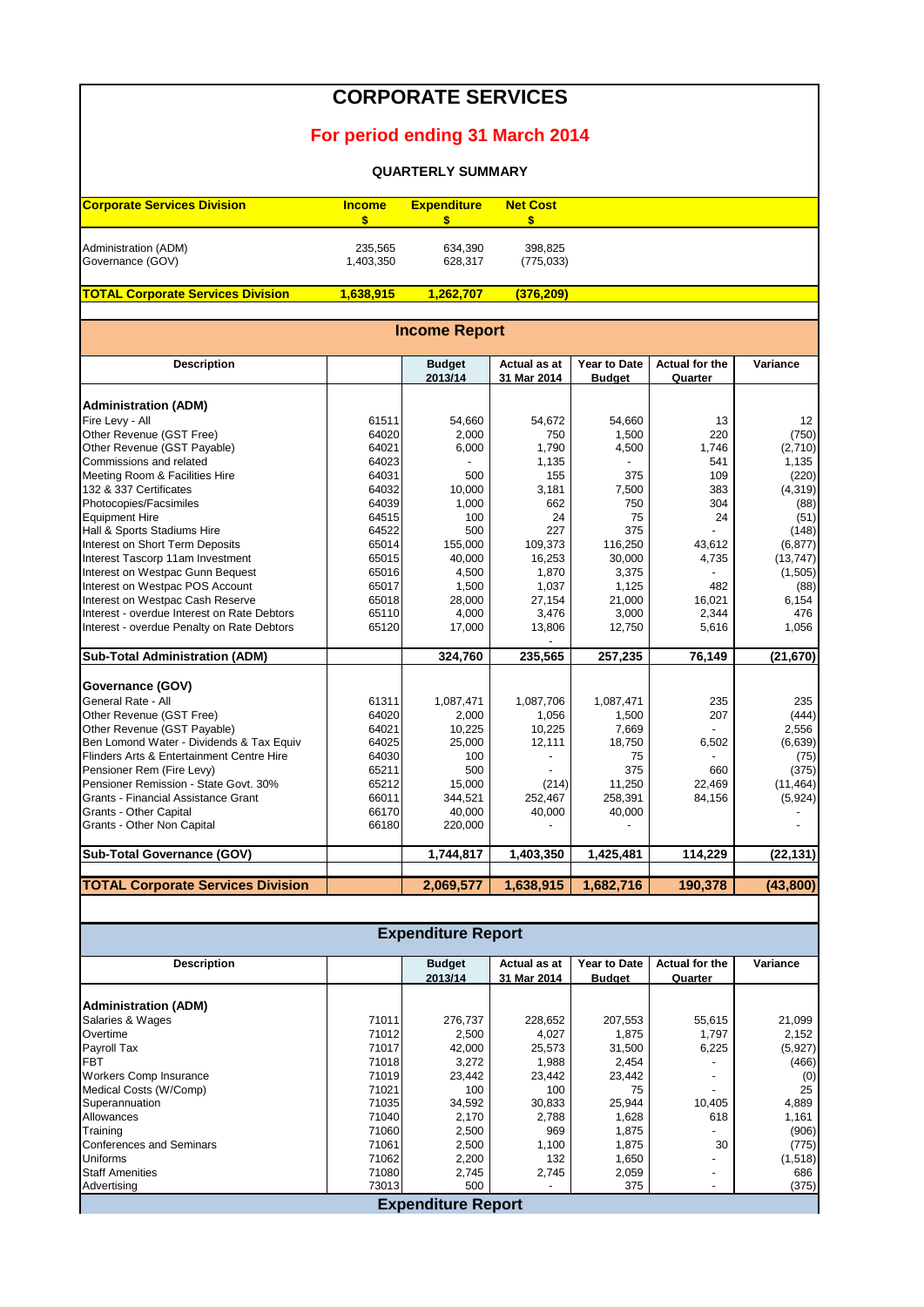|                | <b>Budget</b>                                                                                                                                                                    | Actual as at                                                                                                                                                             | Year to Date                                                                                                                               | Actual for the                                                                                                                                                | Variance                                                                                                                  |
|----------------|----------------------------------------------------------------------------------------------------------------------------------------------------------------------------------|--------------------------------------------------------------------------------------------------------------------------------------------------------------------------|--------------------------------------------------------------------------------------------------------------------------------------------|---------------------------------------------------------------------------------------------------------------------------------------------------------------|---------------------------------------------------------------------------------------------------------------------------|
|                | 2013/14                                                                                                                                                                          | 31 Mar 2014                                                                                                                                                              | <b>Budget</b>                                                                                                                              | Quarter                                                                                                                                                       |                                                                                                                           |
| 73016          | 30,000                                                                                                                                                                           | 1,974                                                                                                                                                                    | 22,500                                                                                                                                     | 12,110                                                                                                                                                        | (20, 526)                                                                                                                 |
|                |                                                                                                                                                                                  |                                                                                                                                                                          |                                                                                                                                            |                                                                                                                                                               | 1,367                                                                                                                     |
|                |                                                                                                                                                                                  |                                                                                                                                                                          |                                                                                                                                            |                                                                                                                                                               | (42)<br>3,804                                                                                                             |
|                |                                                                                                                                                                                  |                                                                                                                                                                          |                                                                                                                                            |                                                                                                                                                               | (3,000)                                                                                                                   |
|                |                                                                                                                                                                                  |                                                                                                                                                                          |                                                                                                                                            |                                                                                                                                                               | (1,576)                                                                                                                   |
|                |                                                                                                                                                                                  |                                                                                                                                                                          |                                                                                                                                            |                                                                                                                                                               | 8,805                                                                                                                     |
| 73033          | 500                                                                                                                                                                              |                                                                                                                                                                          | 375                                                                                                                                        |                                                                                                                                                               | (375)                                                                                                                     |
| 73035          | 26,000                                                                                                                                                                           | 24,652                                                                                                                                                                   | 19,500                                                                                                                                     |                                                                                                                                                               | 5,152                                                                                                                     |
| 73036          | 20,000                                                                                                                                                                           | 16,739                                                                                                                                                                   | 15,000                                                                                                                                     |                                                                                                                                                               | 1,739                                                                                                                     |
|                |                                                                                                                                                                                  |                                                                                                                                                                          |                                                                                                                                            |                                                                                                                                                               | 1,003                                                                                                                     |
|                |                                                                                                                                                                                  |                                                                                                                                                                          |                                                                                                                                            |                                                                                                                                                               | (30, 383)                                                                                                                 |
|                |                                                                                                                                                                                  |                                                                                                                                                                          |                                                                                                                                            |                                                                                                                                                               | (729)                                                                                                                     |
|                |                                                                                                                                                                                  |                                                                                                                                                                          |                                                                                                                                            |                                                                                                                                                               | 200                                                                                                                       |
|                |                                                                                                                                                                                  |                                                                                                                                                                          |                                                                                                                                            |                                                                                                                                                               | (2, 253)                                                                                                                  |
|                |                                                                                                                                                                                  |                                                                                                                                                                          |                                                                                                                                            |                                                                                                                                                               | (67)                                                                                                                      |
| 73059          | 5,000                                                                                                                                                                            | 4,467                                                                                                                                                                    | 3,750                                                                                                                                      | 1,659                                                                                                                                                         | 717                                                                                                                       |
| 73061          | 26,616                                                                                                                                                                           | 26,616                                                                                                                                                                   | 26,616                                                                                                                                     |                                                                                                                                                               | (0)                                                                                                                       |
| 73065          | 28,000                                                                                                                                                                           | 27,240                                                                                                                                                                   | 21,000                                                                                                                                     |                                                                                                                                                               | 6,240                                                                                                                     |
| 73070          | 1,500                                                                                                                                                                            | 535                                                                                                                                                                      | 1,125                                                                                                                                      | 7                                                                                                                                                             | (590)                                                                                                                     |
| 73080          | 15,000                                                                                                                                                                           | 12,052                                                                                                                                                                   | 11,250                                                                                                                                     | 4,850                                                                                                                                                         | 802                                                                                                                       |
| 73083          | 3,000                                                                                                                                                                            | 1,971                                                                                                                                                                    | 2,250                                                                                                                                      | 832                                                                                                                                                           | (279)                                                                                                                     |
| 73084          | 3,000                                                                                                                                                                            | 1,929                                                                                                                                                                    | 2,250                                                                                                                                      | 478                                                                                                                                                           | (321)                                                                                                                     |
|                |                                                                                                                                                                                  |                                                                                                                                                                          |                                                                                                                                            |                                                                                                                                                               | 156                                                                                                                       |
|                |                                                                                                                                                                                  |                                                                                                                                                                          |                                                                                                                                            |                                                                                                                                                               | (7)                                                                                                                       |
|                |                                                                                                                                                                                  |                                                                                                                                                                          |                                                                                                                                            |                                                                                                                                                               | (75)                                                                                                                      |
|                |                                                                                                                                                                                  |                                                                                                                                                                          |                                                                                                                                            |                                                                                                                                                               | 3,356<br>707                                                                                                              |
|                |                                                                                                                                                                                  |                                                                                                                                                                          |                                                                                                                                            |                                                                                                                                                               | 1,025                                                                                                                     |
|                |                                                                                                                                                                                  |                                                                                                                                                                          |                                                                                                                                            |                                                                                                                                                               | 5,461                                                                                                                     |
| 73130          |                                                                                                                                                                                  | 8,202                                                                                                                                                                    | 6,750                                                                                                                                      |                                                                                                                                                               | 1,452                                                                                                                     |
| 74013          | 12,000                                                                                                                                                                           | 9,000                                                                                                                                                                    | 9,000                                                                                                                                      |                                                                                                                                                               | $\overline{\phantom{a}}$                                                                                                  |
| 74050          | 16,000                                                                                                                                                                           | 12,000                                                                                                                                                                   | 12,000                                                                                                                                     |                                                                                                                                                               |                                                                                                                           |
|                |                                                                                                                                                                                  |                                                                                                                                                                          |                                                                                                                                            |                                                                                                                                                               |                                                                                                                           |
| 78011          | 500                                                                                                                                                                              | 56                                                                                                                                                                       | 375                                                                                                                                        |                                                                                                                                                               |                                                                                                                           |
|                |                                                                                                                                                                                  |                                                                                                                                                                          |                                                                                                                                            |                                                                                                                                                               |                                                                                                                           |
|                | 827,180                                                                                                                                                                          | 634,390                                                                                                                                                                  | 632,900                                                                                                                                    | 139,696                                                                                                                                                       | 1,490                                                                                                                     |
|                |                                                                                                                                                                                  |                                                                                                                                                                          |                                                                                                                                            |                                                                                                                                                               |                                                                                                                           |
| 71011          | 233,381                                                                                                                                                                          | 199,380                                                                                                                                                                  | 175,036                                                                                                                                    | 57,121                                                                                                                                                        | 24,344                                                                                                                    |
| 71012          | 175                                                                                                                                                                              | 175                                                                                                                                                                      | 131                                                                                                                                        |                                                                                                                                                               | 44                                                                                                                        |
| 71035          | 29,173                                                                                                                                                                           | 16,404                                                                                                                                                                   | 21,880                                                                                                                                     | 5,189                                                                                                                                                         | (5, 476)                                                                                                                  |
| 71040          | 701                                                                                                                                                                              | 701                                                                                                                                                                      | 526                                                                                                                                        |                                                                                                                                                               | 175                                                                                                                       |
| 71060          |                                                                                                                                                                                  | 785                                                                                                                                                                      |                                                                                                                                            | 785                                                                                                                                                           | 785                                                                                                                       |
| 71061          | 4,000                                                                                                                                                                            | 4,062                                                                                                                                                                    | 3,000                                                                                                                                      | 177                                                                                                                                                           | 1.062                                                                                                                     |
| 71080          | 301                                                                                                                                                                              | 301                                                                                                                                                                      | 301                                                                                                                                        |                                                                                                                                                               |                                                                                                                           |
| 73013          | 4,000                                                                                                                                                                            | 3,018                                                                                                                                                                    | 3,000                                                                                                                                      | 481                                                                                                                                                           | 18                                                                                                                        |
| 73029<br>73036 | 268<br>7,000                                                                                                                                                                     | 268<br>6,150                                                                                                                                                             | 201<br>5,250                                                                                                                               | 133<br>1,800                                                                                                                                                  | 67<br>900                                                                                                                 |
| 73038          | 90,500                                                                                                                                                                           | 58,812                                                                                                                                                                   | 67,875                                                                                                                                     | 6,393                                                                                                                                                         |                                                                                                                           |
| 73039          | 88,000                                                                                                                                                                           | 64,507                                                                                                                                                                   | 66,000                                                                                                                                     | 21,752                                                                                                                                                        |                                                                                                                           |
| 73040          | 10,000                                                                                                                                                                           | 11,002                                                                                                                                                                   | 7,500                                                                                                                                      | 4,749                                                                                                                                                         | 3,502                                                                                                                     |
| 73044          | 12,500                                                                                                                                                                           | 10,914                                                                                                                                                                   | 9,375                                                                                                                                      | 2,443                                                                                                                                                         | 1,539                                                                                                                     |
| 73045          | 500                                                                                                                                                                              | 367                                                                                                                                                                      | 375                                                                                                                                        |                                                                                                                                                               |                                                                                                                           |
| 73057          |                                                                                                                                                                                  | 154                                                                                                                                                                      |                                                                                                                                            | 82                                                                                                                                                            | 154                                                                                                                       |
| 73059          | 35,000                                                                                                                                                                           | 135,961                                                                                                                                                                  | 26,250                                                                                                                                     | 17,011                                                                                                                                                        | 109,711                                                                                                                   |
| 73061          | 2,700                                                                                                                                                                            | 3,535                                                                                                                                                                    | 2,700                                                                                                                                      | 1,659                                                                                                                                                         | 835                                                                                                                       |
| 73062<br>73066 | 10,000                                                                                                                                                                           | 10,000<br>12,428                                                                                                                                                         | 7,500                                                                                                                                      | 5,698                                                                                                                                                         | 2,500                                                                                                                     |
| 73070          | 12,000<br>500                                                                                                                                                                    | 6                                                                                                                                                                        | 9,000<br>375                                                                                                                               |                                                                                                                                                               | 3,428                                                                                                                     |
| 73083          | 1,000                                                                                                                                                                            | 568                                                                                                                                                                      | 750                                                                                                                                        | 47                                                                                                                                                            |                                                                                                                           |
| 73084          | 3,000                                                                                                                                                                            | 2,462                                                                                                                                                                    | 2,250                                                                                                                                      | 151                                                                                                                                                           | 212                                                                                                                       |
| 73096          | 10,000                                                                                                                                                                           | 7,271                                                                                                                                                                    | 7,500                                                                                                                                      | 2,585                                                                                                                                                         | (229)                                                                                                                     |
| 73124          | 35,000                                                                                                                                                                           | 32,512                                                                                                                                                                   | 26,250                                                                                                                                     | 3,210                                                                                                                                                         | 6,262                                                                                                                     |
| 73127          | 12,000                                                                                                                                                                           | 9,384                                                                                                                                                                    | 9,000                                                                                                                                      | 3,277                                                                                                                                                         | 384                                                                                                                       |
| 73130          | 20,000                                                                                                                                                                           | 20,284                                                                                                                                                                   | 15,000                                                                                                                                     | 7,937                                                                                                                                                         | 5,284                                                                                                                     |
| 73178          | 15,000                                                                                                                                                                           | 16,904                                                                                                                                                                   | 11,250                                                                                                                                     | 11,545                                                                                                                                                        | 5,654                                                                                                                     |
| 73180          | 200                                                                                                                                                                              |                                                                                                                                                                          | 150                                                                                                                                        |                                                                                                                                                               | (319)<br>(0)<br>(9,063)<br>(1, 493)<br>(8)<br>(369)<br>(182)<br>(150)                                                     |
|                | 636,899                                                                                                                                                                          | 628,317                                                                                                                                                                  | 478,425                                                                                                                                    | 154,225                                                                                                                                                       | 149,892                                                                                                                   |
|                | 73017<br>73027<br>73029<br>73030<br>73031<br>73032<br>73037<br>73038<br>73042<br>73043<br>73046<br>73055<br>73057<br>73096<br>73108<br>73113<br>73120<br>73124<br>73125<br>73127 | 8,000<br>500<br>2,000<br>4,000<br>3,000<br>14,000<br>2,670<br>90,000<br>2,000<br>800<br>53,000<br>600<br>626<br>10<br>100<br>15,500<br>1,500<br>2,500<br>35,000<br>9,000 | 7,367<br>333<br>5,304<br>674<br>19,305<br>3,006<br>37,117<br>771<br>800<br>37,497<br>383<br>626<br>1<br>14,981<br>1,832<br>2,900<br>31,711 | 6,000<br>375<br>1,500<br>3,000<br>2,250<br>10,500<br>2,003<br>67,500<br>1,500<br>600<br>39,750<br>450<br>470<br>8<br>75<br>11,625<br>1,125<br>1,875<br>26,250 | 2,041<br>275<br>183<br>9,015<br>336<br>6,535<br>148<br>(514)<br>12,288<br>115<br>0<br>49<br>550<br>600<br>12,063<br>1,384 |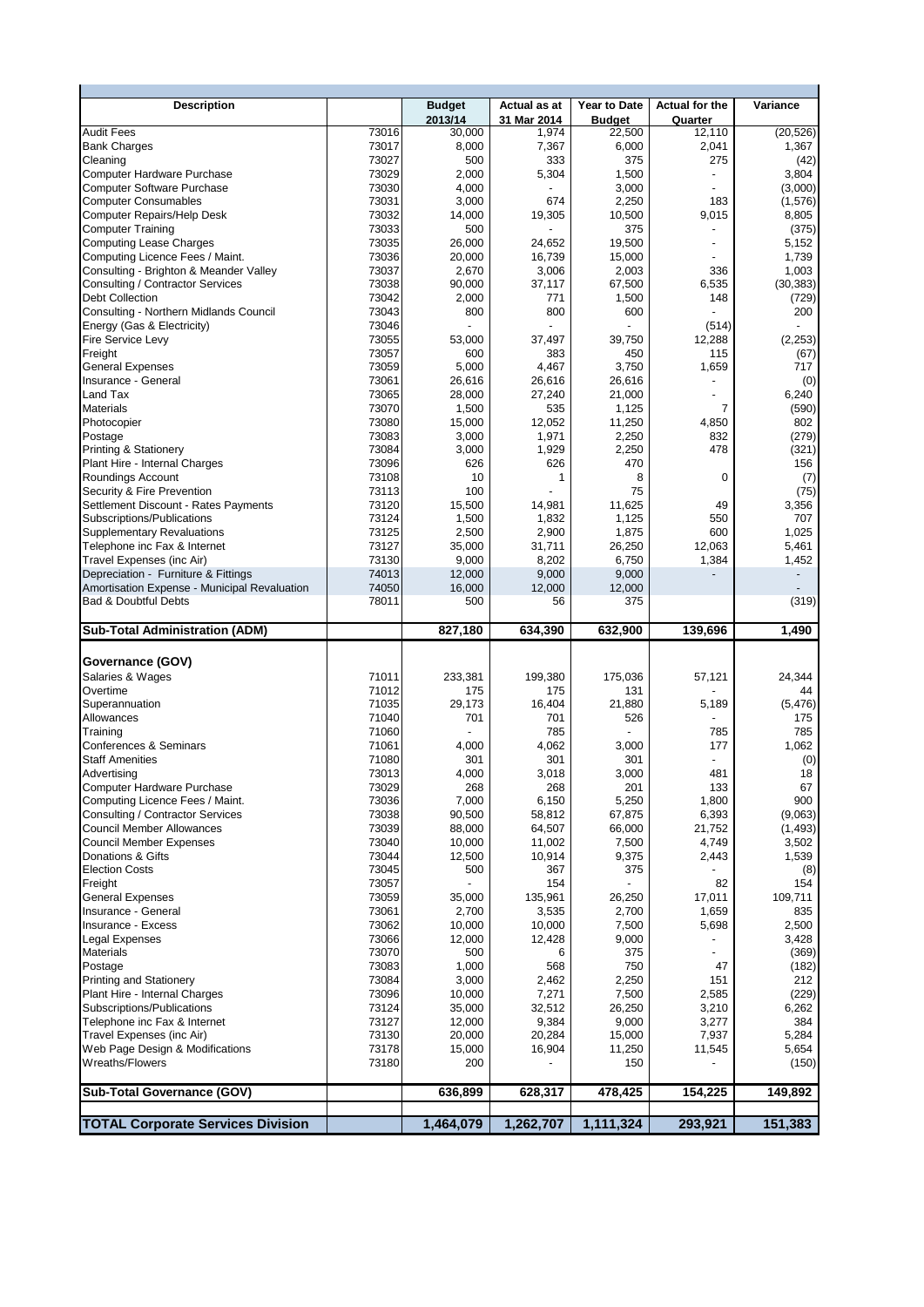|                                                                                                  |                         | <b>ROADS &amp; STREETS</b> |                                 |                               |                                  |                  |  |  |  |  |  |
|--------------------------------------------------------------------------------------------------|-------------------------|----------------------------|---------------------------------|-------------------------------|----------------------------------|------------------|--|--|--|--|--|
|                                                                                                  |                         |                            | For period ending 31 March 2014 |                               |                                  |                  |  |  |  |  |  |
| <b>QUARTERLY SUMMARY</b>                                                                         |                         |                            |                                 |                               |                                  |                  |  |  |  |  |  |
| <b>Roads Division</b>                                                                            | <b>Income</b><br>\$     | <b>Expenditure</b><br>\$   | <b>Net Cost</b><br>\$           |                               |                                  |                  |  |  |  |  |  |
| Roads                                                                                            | 219,525                 | 1,359,156                  | 1,139,631                       |                               |                                  |                  |  |  |  |  |  |
| <b>TOTAL Roads Division</b>                                                                      | 219,525                 | 1,359,156                  | 1,139,631                       |                               |                                  |                  |  |  |  |  |  |
|                                                                                                  |                         | <b>Income Report</b>       |                                 |                               |                                  |                  |  |  |  |  |  |
| <b>Description</b>                                                                               |                         | <b>Budget</b><br>2013/14   | Actual as at<br>31 Mar 2014     | Year to Date<br><b>Budget</b> | <b>Actual for the</b><br>Quarter | Variance         |  |  |  |  |  |
| Roads (RDS)                                                                                      |                         |                            |                                 |                               |                                  |                  |  |  |  |  |  |
| Other Revenue (GST Payable)<br>Grants - Financial Assistance Grant<br>Grants - Roads to Recovery | 64021<br>66011<br>66012 | 1,367<br>349,701           | 1,367<br>218,158                | 1,025<br>262,276              | 72,719                           | 342<br>(44, 118) |  |  |  |  |  |
| Grants - Roads (DIER Heavy Vehicle Motor Tax)                                                    | 66013                   | 135,000                    |                                 | 101,250                       |                                  | (101, 250)       |  |  |  |  |  |

### **TOTAL Roads Division 19 210 210 210 486,068** 219,525 364,551 272,719 (145,026)

| <b>Expenditure Report</b> |
|---------------------------|
|---------------------------|

| <b>Description</b>                |       | <b>Budget</b> | Actual as at | <b>Year to Date</b> | Actual for the | Variance   |
|-----------------------------------|-------|---------------|--------------|---------------------|----------------|------------|
|                                   |       |               |              |                     |                |            |
|                                   |       | 2012/13       | 31 Mar 2014  | <b>Budget</b>       | Quarter        |            |
| Roads (RDS)                       |       |               |              |                     |                |            |
| Salaries & Wages                  | 71011 | 213,822       | 137,764      | 160,367             | 32,101         | (22, 603)  |
| Overtime                          | 71012 | 2,000         | 285          | 1,500               |                | (1, 215)   |
| Superannuation                    | 71035 | 26,728        | 15,119       | 20,046              | 4,598          | (4,927)    |
| Allowances                        | 71040 | 500           | 191          | 375                 |                | (184)      |
| <b>Computer Software Purchase</b> | 73030 |               |              |                     | ۰              |            |
| Computing Licence Fees / Maint.   | 73036 | 3,000         | 2,500        | 2,250               | ۰              | 250        |
| Consulting / Contractor Services  | 73038 | 35,000        | 32,638       | 26,250              | 504            | 6,388      |
| Freight                           | 73057 | 4,000         | 756          | 3,000               |                | (2, 244)   |
| <b>General Expenses</b>           | 73059 | 5,000         | 4,625        | 3,750               | ٠              | 875        |
| Licence Fees                      | 73068 | 4,000         | 1,767        | 3,000               |                | (1,233)    |
| <b>Materials</b>                  | 73070 | 20,000        | 11,927       | 15,000.00           | 2,146          | (3,072.78) |
| Plant Hire - Internal Charges     | 73096 | 130,000       | 111,141      | 97,500.00           | 22,116         | 13,641     |
| Depreciation - Roads              | 74018 | 1,317,197     | 987,898      | 987,898             |                |            |
| Depreciation - Bridges            | 74019 | 70,060        | 52,545       | 52,545              |                |            |
|                                   |       |               |              |                     |                |            |
| <b>TOTAL Roads Division</b>       |       | 1,831,307     | 1,359,156    | 1.373.480           | 61.465         | (14,324)   |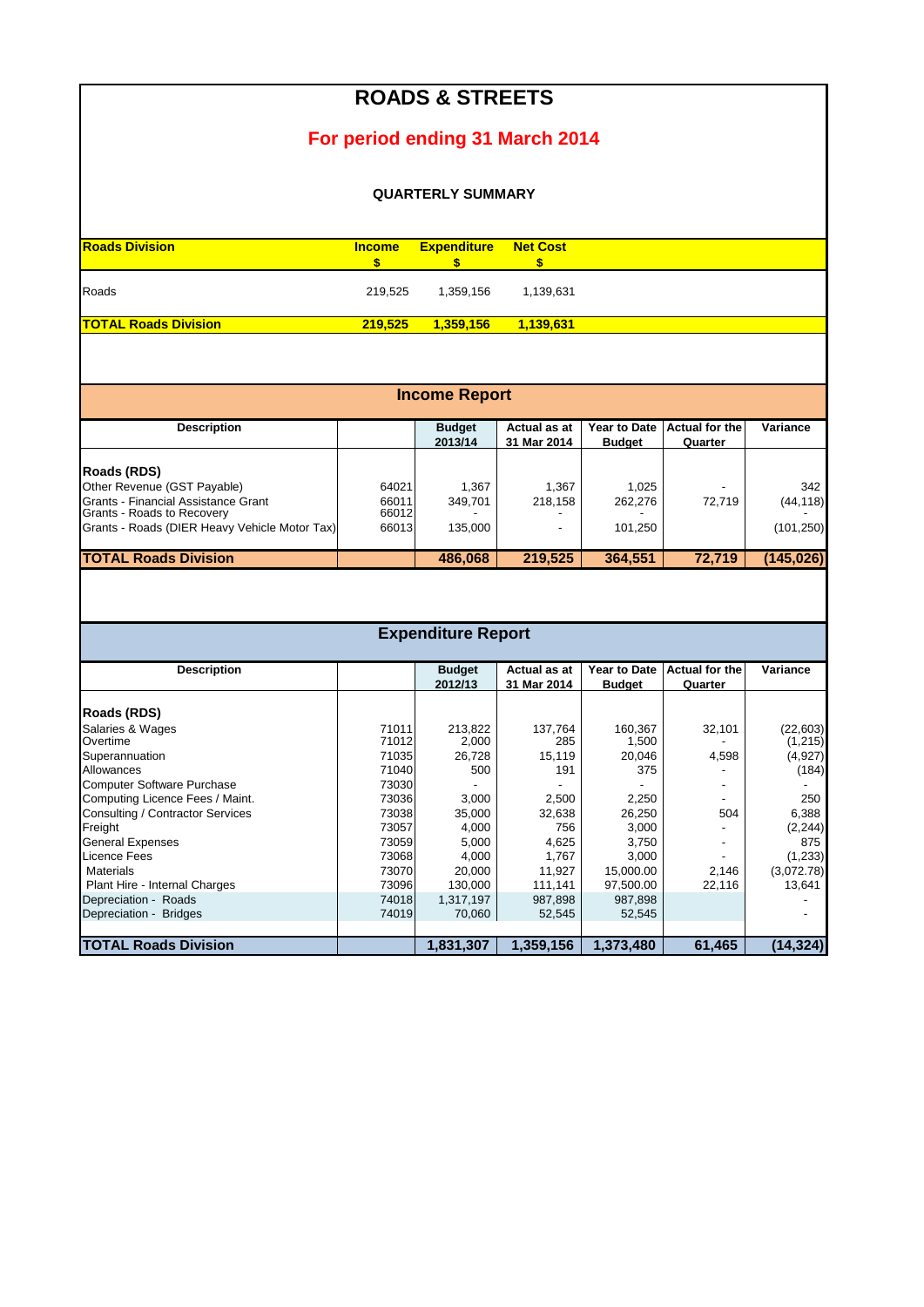| <b>WASTE MANAGEMENT</b>                |                     |                           |                       |               |                       |          |  |  |  |  |  |
|----------------------------------------|---------------------|---------------------------|-----------------------|---------------|-----------------------|----------|--|--|--|--|--|
|                                        |                     |                           |                       |               |                       |          |  |  |  |  |  |
| For period ending 31 March 2014        |                     |                           |                       |               |                       |          |  |  |  |  |  |
| <b>QUARTERLY SUMMARY</b>               |                     |                           |                       |               |                       |          |  |  |  |  |  |
|                                        |                     |                           |                       |               |                       |          |  |  |  |  |  |
| <b>Waste Management Division</b>       | <b>Income</b><br>\$ | <b>Expenditure</b><br>\$  | <b>Net Cost</b><br>\$ |               |                       |          |  |  |  |  |  |
| Waste Management                       | 164,149             | 97,469                    | (66, 680)             |               |                       |          |  |  |  |  |  |
| <b>TOTAL Waste Management Division</b> | 164,149             | 97,469                    | (66,680)              |               |                       |          |  |  |  |  |  |
|                                        |                     |                           |                       |               |                       |          |  |  |  |  |  |
|                                        |                     |                           |                       |               |                       |          |  |  |  |  |  |
|                                        |                     | <b>Income Report</b>      |                       |               |                       |          |  |  |  |  |  |
| <b>Description</b>                     |                     | <b>Budget</b>             | Actual as at          | Year to Date  | <b>Actual for the</b> | Variance |  |  |  |  |  |
|                                        |                     | 2013/14                   | 31 Mar 2014           | <b>Budget</b> | Quarter               |          |  |  |  |  |  |
|                                        |                     |                           |                       |               |                       |          |  |  |  |  |  |
| <b>Waste Management (WST)</b>          |                     |                           |                       |               |                       |          |  |  |  |  |  |
| Rates - Waste Management - All         | 61411               | 163,997                   | 164,149               | 163,997       | 151                   | 152      |  |  |  |  |  |
| <b>Waste Disposal Fees</b>             | 62511               | 1,500                     |                       | 1,125         |                       | (1, 125) |  |  |  |  |  |
| <b>TOTAL Waste Management Division</b> |                     | 165,497                   | 164,149               | 165,122       | 151                   | (973)    |  |  |  |  |  |
|                                        |                     |                           |                       |               |                       |          |  |  |  |  |  |
|                                        |                     |                           |                       |               |                       |          |  |  |  |  |  |
|                                        |                     | <b>Expenditure Report</b> |                       |               |                       |          |  |  |  |  |  |
| <b>Description</b>                     |                     | <b>Budget</b>             | Actual as at          | Year to Date  | <b>Actual for the</b> | Variance |  |  |  |  |  |
|                                        |                     | 2013/14                   | 31 Mar 2014           | <b>Budget</b> | Quarter               |          |  |  |  |  |  |
| <b>Waste Management (WST)</b>          |                     |                           |                       |               |                       |          |  |  |  |  |  |
| Salaries & Wages                       | 71011               | 48,596                    | 36,979                | 36,447        | 12,021                | 532      |  |  |  |  |  |
| Overtime                               | 71012               | 18,000                    | 18,069                | 13,500        | 5,881                 | 4,569    |  |  |  |  |  |
| Superannuation                         | 71035               | 6,075                     | 3,491                 | 4,556         | 1,228                 | (1,066)  |  |  |  |  |  |
| Cleaning                               | 73027               | 500                       | 330                   | 375           |                       | (45)     |  |  |  |  |  |
| Consulting / Contractor Services       | 73038               | 18,000                    | 13,335                | 13,500        | 9,850                 | (165)    |  |  |  |  |  |
| Freight                                | 73057               | 2,500                     | 1,398                 | 1,875         | 1,398                 | (477)    |  |  |  |  |  |
| <b>General Expenses</b>                | 73059               | 5,000                     | 472                   | 3,750         | 7                     | (3,278)  |  |  |  |  |  |
| Insurance - General                    | 73061               | 109                       | 29                    | 82            |                       | (53)     |  |  |  |  |  |
| Licence Fees                           | 73068               | 5,000                     | 2,798                 | 3,750         | 2,348                 | (952)    |  |  |  |  |  |
| <b>Materials</b>                       | 73070               | 3,000                     | 1,622                 | 2,250         | 85                    | (628)    |  |  |  |  |  |
| <b>Printing and Stationery</b>         | 73084               | 1,000                     |                       | 750           |                       | (750)    |  |  |  |  |  |
| Plant Hire - Internal Charges          | 73096               | 25,000                    | 16,441                | 18,750        | 5,389                 | (2,309)  |  |  |  |  |  |
| <b>Tip Rehabilitation</b>              | 73128               |                           |                       |               |                       |          |  |  |  |  |  |
| Travel Expenses (inc Air)              | 73130               | 4,000                     | 2,503                 | 3,000         | 928                   | (497)    |  |  |  |  |  |
| Depreciation - Waste Management (NEW)  | 74021               |                           |                       |               |                       |          |  |  |  |  |  |
|                                        |                     |                           |                       |               |                       |          |  |  |  |  |  |
| <b>TOTAL Waste Management Division</b> |                     | 136,780                   | 97,469                | 102,585       | 39,135                | (5, 116) |  |  |  |  |  |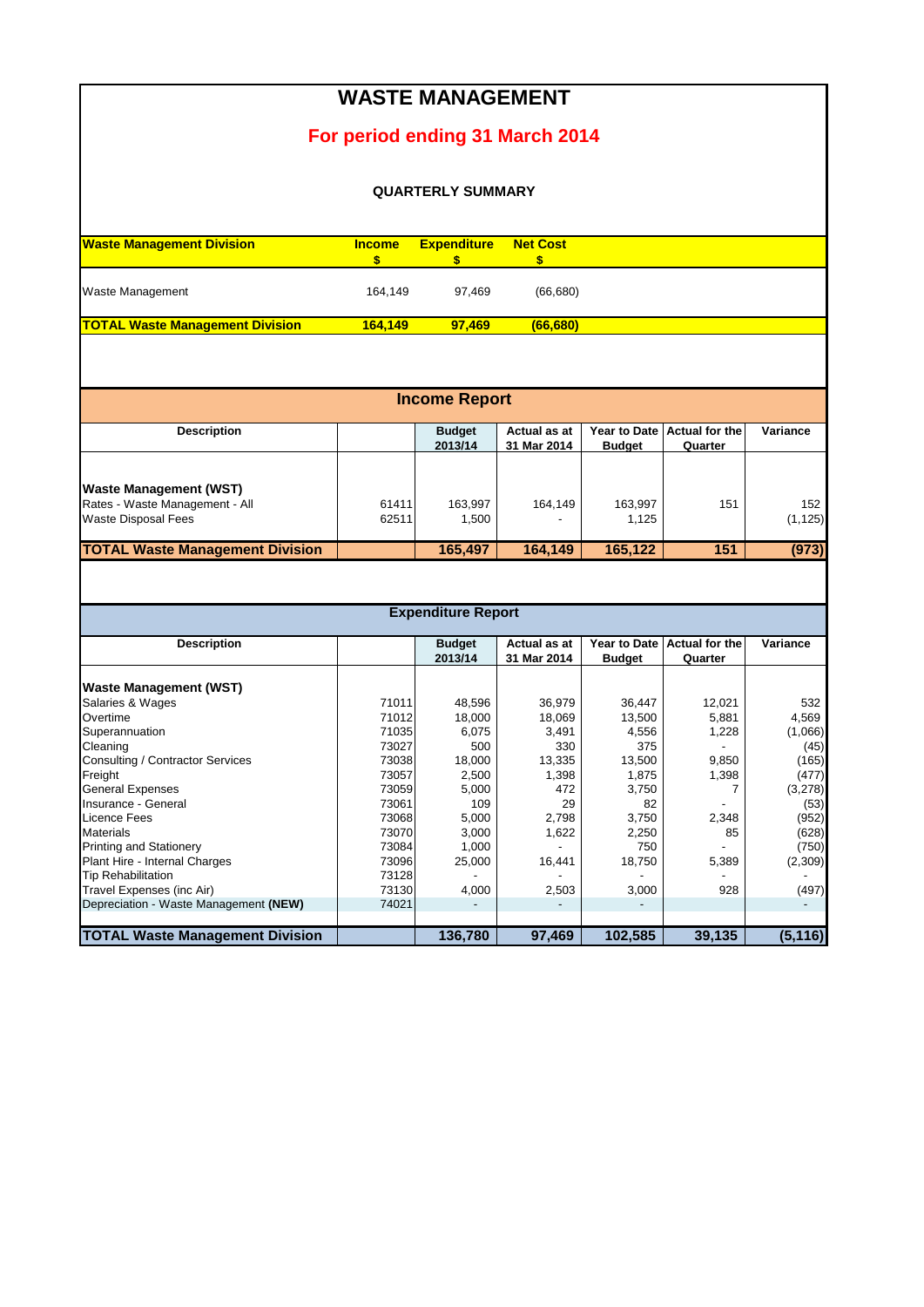# **Town Maintenance Division Income Expenditure Net Cost \$ \$ \$** Town Maintenance **67,070** 320,687 253,617 **TOTAL Town Maintenance Division 67,070 320,687 253,617 TOWN MAINTENANCE For period ending 31 March 2014 QUARTERLY SUMMARY**

| <b>Income Report</b>                        |       |               |              |               |                       |          |  |  |  |
|---------------------------------------------|-------|---------------|--------------|---------------|-----------------------|----------|--|--|--|
| <b>Description</b>                          |       | <b>Budget</b> | Actual as at | Year to Date  | <b>Actual for the</b> | Variance |  |  |  |
|                                             |       | 2013/14       | 31 Mar 2014  | <b>Budget</b> | Quarter               |          |  |  |  |
| <b>Town Maintenance (TMT)</b>               |       |               |              |               |                       |          |  |  |  |
| Other Revenue (GST Free)                    | 64020 | 26,221        | 26,221       | 19,666        |                       | 6,556    |  |  |  |
| Other Revenue (GST Payable)                 | 64021 | 1,000         | 1,983        | 750           | 1,148                 | 1,233    |  |  |  |
| Flinders Arts & Entertainment Centre - Hire | 64030 | 2,000         | 1,051        | 1,500         | 182                   | (449)    |  |  |  |
| Meeting Room & Facilities Hire              | 64031 | 500           | 1,043        | 375           | 820                   | 668      |  |  |  |
| <b>Equipment Hire</b>                       | 64515 | 200           | 154          | 150           |                       |          |  |  |  |
| Hall & Sports Stadiums Hire                 | 64522 | 200           | 119          | 150           |                       | (31)     |  |  |  |
| <b>Cemetery Fees - Burials</b>              | 64525 | 36,000        | 24,360       | 27,000        | 5,749                 | (2,640)  |  |  |  |
| Cemetery- Other Fees                        | 64526 | 2,500         | 735          | 1.875         | 200                   | (1, 140) |  |  |  |
| Rent Received - Buildings                   | 64529 | 364           | 364          | 273           |                       | 91       |  |  |  |
| <b>Staff Housing Rent</b>                   | 64530 | 17,500        | 11,040       | 13,125        | 4,280                 | (2,085)  |  |  |  |
| Grants - Other Non Capital                  | 66180 | 79,140        |              |               |                       |          |  |  |  |
| <b>TOTAL Town Maintenance Division</b>      |       | 165,625       | 67,070       | 64.864        | 12,379                | 2,206    |  |  |  |

| <b>Expenditure Report</b>                |       |               |              |                     |                       |          |  |  |  |  |
|------------------------------------------|-------|---------------|--------------|---------------------|-----------------------|----------|--|--|--|--|
| <b>Description</b>                       |       | <b>Budget</b> | Actual as at | <b>Year to Date</b> | <b>Actual for the</b> | Variance |  |  |  |  |
|                                          |       | 2013/14       | 31 Mar 2014  | <b>Budget</b>       | Quarter               |          |  |  |  |  |
| <b>Town Maintenance (TMT)</b>            |       |               |              |                     |                       |          |  |  |  |  |
| Salaries & Wages                         | 71011 | 87,596        | 84,461       | 65,697              | 23,927                | 18,764   |  |  |  |  |
| Overtime                                 | 71012 | 3,500         | 3,453        | 2,625               | 550                   | 828      |  |  |  |  |
| Superannuation                           | 71035 | 10,950        | 8,020        | 8,213               | 2,338                 | (193)    |  |  |  |  |
| Allowances                               | 71040 | 500           | 10           | 375                 |                       | (365)    |  |  |  |  |
| Training                                 | 71060 | 250           |              | 188                 |                       | (188)    |  |  |  |  |
| Advertising                              | 73013 | 2,500         | 837          | 1,875               | 322                   | (1,038)  |  |  |  |  |
| Analysis and Environmental Sampling Fees | 73014 | 100           |              | 75                  |                       | (75)     |  |  |  |  |
| Cleaning                                 | 73027 | 1,800         | 881          | 1,350               | 151                   | (469)    |  |  |  |  |
| Consulting / Contractor Services         | 73038 | 31,000        | 45,642       | 23,250              | 15,475                | 22,392   |  |  |  |  |
| Energy (Gas & Electricity)               | 73046 | 22,000        | 17,474       | 16,500              | 8,655                 | 974      |  |  |  |  |
| <b>Fire Service Levy</b>                 | 73055 |               |              |                     | (200)                 |          |  |  |  |  |
| Freight                                  | 73057 | 1,500         | 1.775        | 1,125               | 1,022                 | 650      |  |  |  |  |
| <b>General Expenses</b>                  | 73059 | 70,000        | 67,605       | 52,500              | 1,294                 | 15,105   |  |  |  |  |
| Insurance - General                      | 73061 | 28,164        | 28,164       | 28,164              |                       | 0        |  |  |  |  |
| Leases                                   | 73067 | 300           | 189          | 225                 |                       | (36)     |  |  |  |  |
| <b>Licence Fees</b>                      | 73068 | 300           | 224          | 225                 | 224                   | (2)      |  |  |  |  |
| <b>Materials</b>                         | 73070 | 10,000        | 13,177       | 7,500               | 6,668                 | 5,677    |  |  |  |  |
| <b>Property Maintenance</b>              | 73095 |               |              |                     |                       |          |  |  |  |  |
| Plant Hire - Internal Charges            | 73096 | 10,000        | 9,328        | 7,500               | 1,598                 | 1,828    |  |  |  |  |
| Security & Fire Prevention               | 73113 | 600           | 623          | 450                 | 823                   | 173      |  |  |  |  |
| Subscriptions/Publications               | 73124 |               | $\Omega$     |                     |                       | $\Omega$ |  |  |  |  |
| Travel Expenses (inc Air)                | 73130 | 1,000         | 1,700        | 750                 | 1,251                 | 950      |  |  |  |  |
| Depreciation - Building                  | 74012 | 46,426        | 34,820       | 34,820              |                       |          |  |  |  |  |
| Depreciation - Plant & Equipment         | 74014 | 3,074         | 2,306        | 2,306               |                       |          |  |  |  |  |
| <b>TOTAL Town Maintenance Division</b>   |       | 331,560       | 320,687      | 255,711             | 64,097                | 64,975   |  |  |  |  |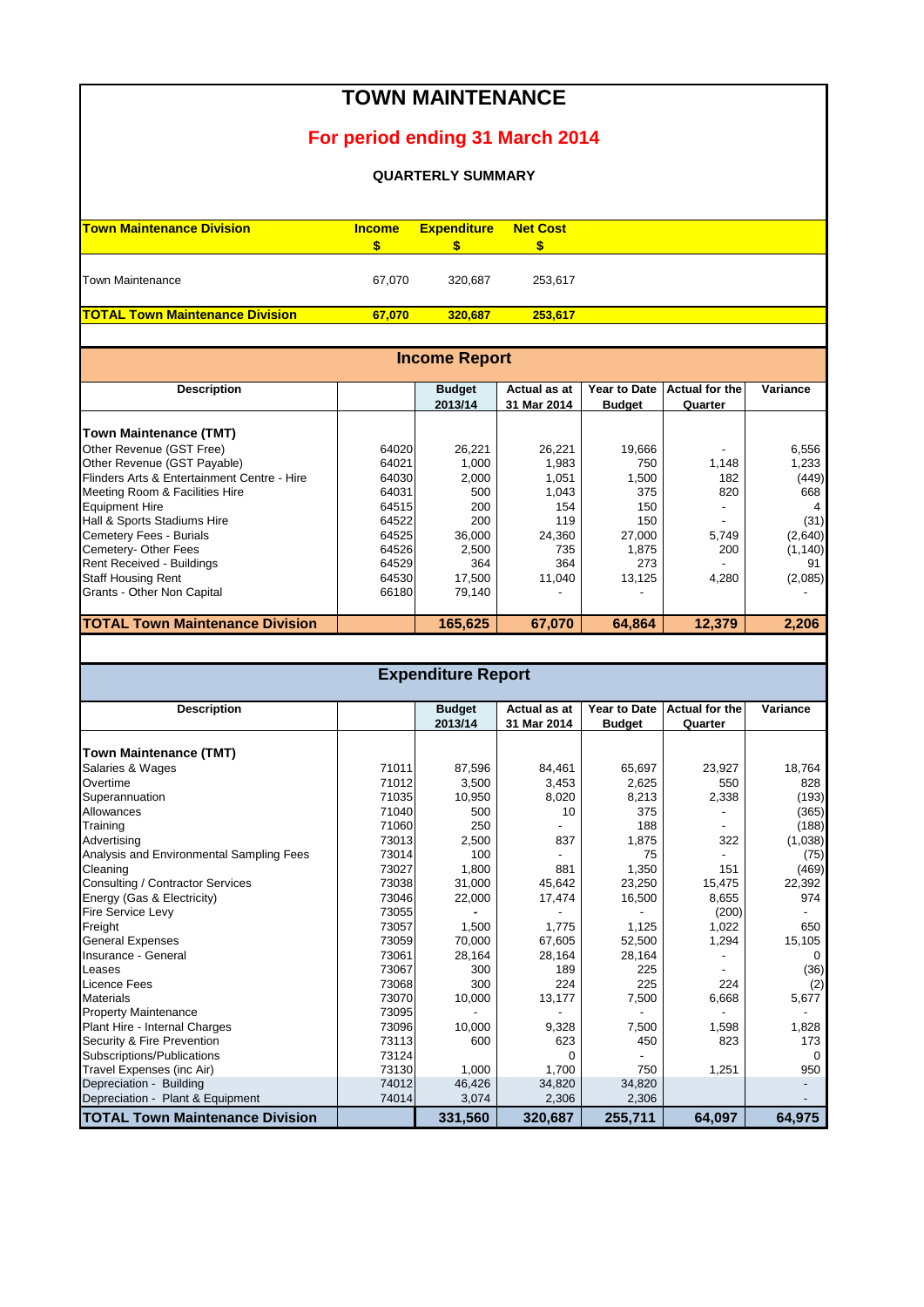#### **DEVELOPMENT SERVICES**

#### **For period ending 31 March 2014**

#### **QUARTERLY SUMMARY**

| <b>Development Services Division</b>       | <b>Income</b>            | <b>Expenditure</b> | <b>Net Cost</b> |
|--------------------------------------------|--------------------------|--------------------|-----------------|
|                                            |                          |                    |                 |
| Animal Control                             | 3,074                    |                    | (3,074)         |
| <b>Building</b>                            | 14,499                   | 46,435             | 31,936          |
| <b>Environmental Health</b>                | 5.815                    | 31,780             | 25,966          |
| Planning                                   | 39,834                   | 86,010             | 46,176          |
| <b>SES</b>                                 | $\overline{\phantom{0}}$ |                    |                 |
| <b>TOTAL Development Services Division</b> | 63.222                   | 164.225            | 101.004         |

| <b>Income Report</b>                       |       |               |                 |               |                |             |  |  |  |  |
|--------------------------------------------|-------|---------------|-----------------|---------------|----------------|-------------|--|--|--|--|
|                                            |       |               |                 |               |                |             |  |  |  |  |
|                                            |       |               |                 |               |                |             |  |  |  |  |
| <b>Description</b>                         |       | <b>Budget</b> | Actual as at 31 | Year to Date  | Actual for the | Variance    |  |  |  |  |
|                                            |       | 2013/14       | <b>Mar 2014</b> | <b>Budget</b> | Quarter        |             |  |  |  |  |
| <b>Animal Control</b>                      |       |               |                 |               |                |             |  |  |  |  |
| Kennel Licences                            | 62512 | 75            |                 | 56            |                | (56)        |  |  |  |  |
| Dog Registration Fees                      | 62519 | 5,000         | 2.884           | 3,750         | 36             | (866)       |  |  |  |  |
| Dog Fines etc.                             | 62530 | 300           | 190             | 225           | 130            | (35)        |  |  |  |  |
|                                            |       |               |                 |               |                |             |  |  |  |  |
| Sub-Total Animal Control (ANI)             |       | 5,375         | 3,074           | 4,031         | 166            | (957)       |  |  |  |  |
|                                            |       |               |                 |               |                |             |  |  |  |  |
| Building                                   |       |               |                 |               |                |             |  |  |  |  |
| <b>Additional Inspections</b>              | 63011 | 180           |                 | 135           |                | (135)       |  |  |  |  |
| <b>B.C.I. Training Levy</b>                | 63012 | 1.164         | 366             | 873           | (798)          | (507)       |  |  |  |  |
| <b>Building Levy (Justice Dept)</b>        | 63013 | 900           | 117             | 675           | (495)          | (558)       |  |  |  |  |
| <b>Building Fees</b>                       | 63014 | 12.000        | 4.410           | 9,000         | 980            | (4,590)     |  |  |  |  |
| <b>Plumbing Fees</b>                       | 63015 | 7,000         | 4,200           | 5,250         | 200            | (1,050)     |  |  |  |  |
| <b>Special Plumbing Fees</b>               | 63016 | 7,000         | 2,156           | 5,250         |                | (3,094)     |  |  |  |  |
| Permit Authority Fees                      | 63021 | 6,000         | 3,250           | 4,500         | (580)          | (1,250)     |  |  |  |  |
|                                            |       |               |                 |               |                |             |  |  |  |  |
| Sub-Total Building (BLD)                   |       | 34,244        | 14,499          | 25,683        | (693)          | (51, 184)   |  |  |  |  |
| Environmental Health                       |       |               |                 |               |                |             |  |  |  |  |
| Health Licence Fees & Fines                | 62516 | 500           | 290             | 375           | 30             | (85)        |  |  |  |  |
| <b>Food Premises Registrations</b>         | 62517 | 4,000         | 3,710           | 3,000         | L.             | 710         |  |  |  |  |
| Immunisation                               | 62518 | 200           |                 | 150           |                | (150)       |  |  |  |  |
|                                            | 62524 |               | 860             | 750           | 350            | 110         |  |  |  |  |
| Place of Assembly Licences                 |       | 1,000         |                 |               |                |             |  |  |  |  |
| Other Revenue (GST Free)                   | 62525 | 2,000         | 827             | 1,500         | 32             | (673)       |  |  |  |  |
| Other Revenue (GST Payable)                | 64021 | 50            |                 | 38            |                | (38)        |  |  |  |  |
| Sub-Total Environmental Health (ENV)       |       | 7,750         | 5,815           | 5,813         | 412            | $\mathbf 2$ |  |  |  |  |
|                                            |       |               |                 |               |                |             |  |  |  |  |
| Planning                                   |       |               |                 |               |                |             |  |  |  |  |
| Development Application Fees               | 63511 | 10,000        | 6,440           | 7,500         | 1,460          | (1,060)     |  |  |  |  |
| Subdivision Fees                           | 63515 | 15,000        | 5,495           | 11,250        | 1,650          | (5,755)     |  |  |  |  |
| Advertising Fees                           | 63516 | 10,000        | 10,455          | 7,500         | 3,182          | 2,955       |  |  |  |  |
| <b>Adhesion Orders</b>                     | 63517 |               |                 |               |                |             |  |  |  |  |
| Ammendment to Planning Permit              | 63518 | 500           | 350             | 375           | 150            | (25)        |  |  |  |  |
| Engineering Fees                           | 63519 | 500           |                 | 375           |                | (375)       |  |  |  |  |
| Public Open Space Fees                     | 63520 | 12,000        | 17,094          | 9,000         | 8,220          | 8,094       |  |  |  |  |
| Other Revenue (GST Free)                   | 64020 |               |                 |               |                |             |  |  |  |  |
| Other Revenue (GST Payable)                | 64021 | 200           |                 | 150           |                | (150)       |  |  |  |  |
|                                            |       |               |                 |               |                |             |  |  |  |  |
| <b>Sub-Total Planning (PLN)</b>            |       | 48,200        | 39,834          | 36,150        | 14,662         | 3,684       |  |  |  |  |
| <b>TOTAL Development Services Division</b> |       | 96,069        | 63,222          | 71,677        | 14,547         | (48, 830)   |  |  |  |  |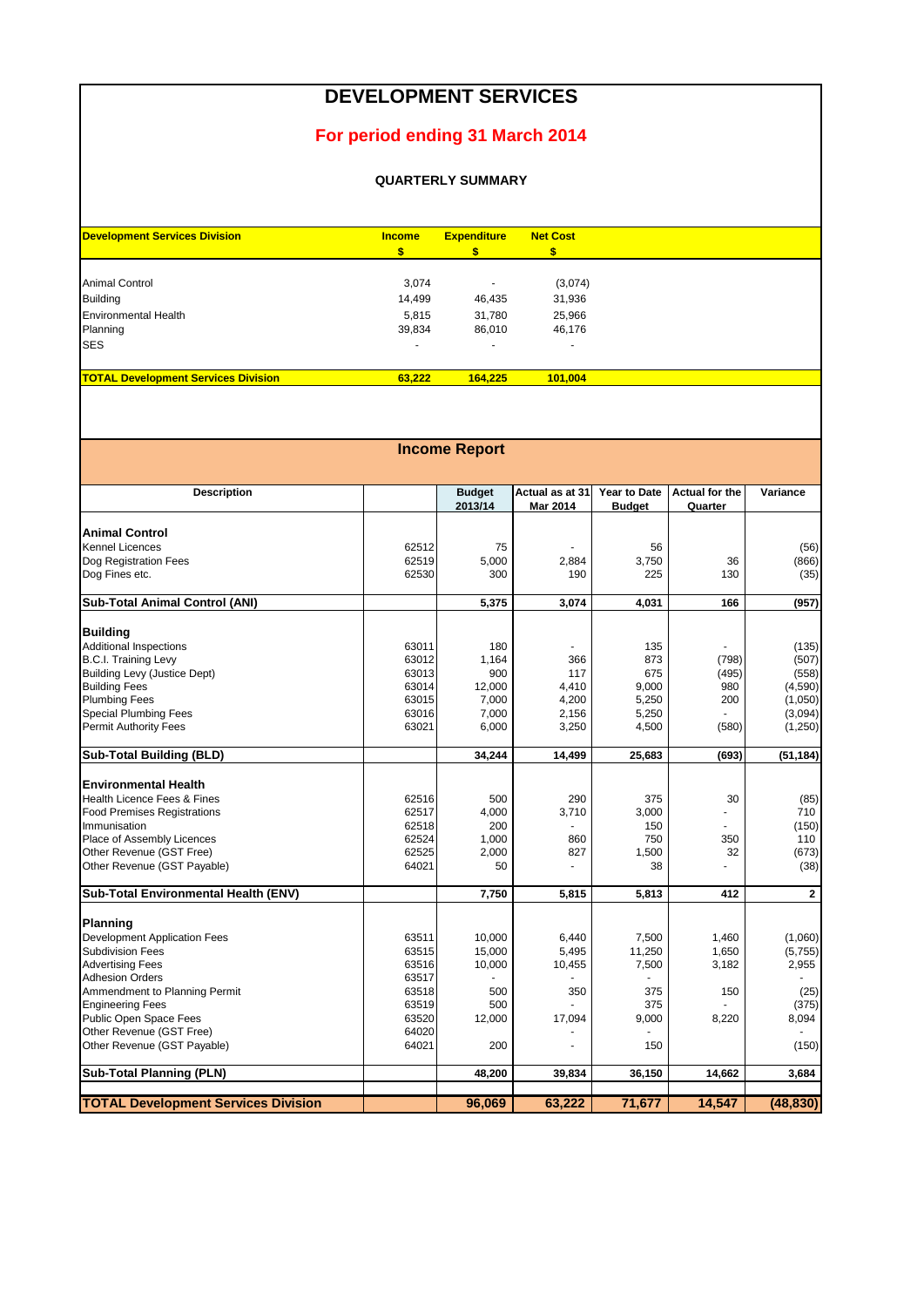| <b>Expenditure Report</b>                                   |                |                          |                             |                               |                                  |                  |  |  |  |
|-------------------------------------------------------------|----------------|--------------------------|-----------------------------|-------------------------------|----------------------------------|------------------|--|--|--|
| <b>Description</b>                                          |                | <b>Budget</b><br>2013/14 | Actual as at 31<br>Mar 2014 | Year to Date<br><b>Budget</b> | <b>Actual for the</b><br>Quarter | Variance         |  |  |  |
|                                                             |                |                          |                             |                               |                                  |                  |  |  |  |
| <b>Animal Control</b><br>Advertising                        | 73013          | 200                      |                             | 150                           |                                  |                  |  |  |  |
| Consulting / Contractor Services                            | 73038          | 3,500                    |                             | 2,625                         | $\overline{a}$                   | (150)<br>(2,625) |  |  |  |
| <b>Materials</b>                                            | 73070          | 300                      |                             | 225                           | $\overline{a}$                   | (225)            |  |  |  |
| Postage                                                     | 73083          | 200                      |                             | 150                           |                                  | (150)            |  |  |  |
| <b>Printing &amp; Stationery</b>                            | 73084          | 1,000                    |                             | 750                           |                                  | (750)            |  |  |  |
| Travel Expenses (inc Air)                                   | 73130          | 600                      |                             | 450                           |                                  | (450)            |  |  |  |
| <b>Sub-Total Animal Control (ANI)</b>                       |                | 5,800                    | $\blacksquare$              | 4,350                         | $\blacksquare$                   | (4, 350)         |  |  |  |
| <b>Building</b>                                             |                |                          |                             |                               |                                  |                  |  |  |  |
| Salaries & Wages                                            | 71011          | 30,122                   | 23,815                      | 22,592                        | 7,517                            | 1,224            |  |  |  |
| Superannuation                                              | 71035          | 3,765                    | 2,696                       | 2,824                         | 744                              | (128)            |  |  |  |
| Allowances                                                  | 71040          | 50                       | 6                           | 38                            |                                  | (31)             |  |  |  |
| Training                                                    | 71060          | 1,500                    |                             | 1,125                         | ä,                               | (1, 125)         |  |  |  |
| <b>Conferences and Seminars</b><br><b>Staff Amenities</b>   | 71061<br>71080 | 300<br>427               |                             | 225<br>320                    |                                  | (225)<br>(320)   |  |  |  |
| Analysis and Environmental Sampling Fees                    | 73014          | 200                      |                             | 150                           |                                  | (150)            |  |  |  |
| Consultancy - Meander Valley Council                        | 73037          | 10,000                   | 9,943                       | 7,500                         | 1,658                            | 2,443            |  |  |  |
| Consulting / Contractor Services                            | 73038          | 5,000                    | 5,634                       | 3,750                         | 1,205                            | 1,884            |  |  |  |
| <b>General Expenses</b>                                     | 73059          | 500                      | 509                         | 375                           | 428                              | 134              |  |  |  |
| Insurance - General                                         | 73061          | 403                      |                             | 302                           |                                  | (302)            |  |  |  |
| <b>Legal Expenses</b>                                       | 73066          | 100                      |                             | 75                            |                                  | (75)             |  |  |  |
| <b>Materials</b>                                            | 73070          | 100                      |                             | 75                            |                                  | (75)             |  |  |  |
| Postage                                                     | 73083          | 50                       |                             | 38                            |                                  | (38)             |  |  |  |
| Telephone inc Fax & Internet                                | 73127          | 1,400                    | 838                         | 1,050                         | 321                              | (212)            |  |  |  |
| Travel Expenses (inc Air)                                   | 73130          | 5,000                    | 2,994                       | 3,750                         | 1,191                            | (756)            |  |  |  |
| <b>Sub-Total Building (BLD)</b>                             |                | 58,917                   | 46,435                      | 44,188                        | 13,064                           | 2,247            |  |  |  |
| <b>Environmental Health</b>                                 |                |                          |                             |                               |                                  |                  |  |  |  |
|                                                             | 71011          | 30,122                   | 22,210                      | 22,592                        | 7,517                            |                  |  |  |  |
| Salaries & Wages<br>Superannuation                          | 71035          | 3,765                    | 2,237                       | 2,824                         | 744                              | (381)<br>(587)   |  |  |  |
| Allowances                                                  | 71040          | 300                      |                             | 225                           |                                  | (225)            |  |  |  |
| Training                                                    | 71060          | 1,500                    |                             | 1,125                         |                                  | (1, 125)         |  |  |  |
| <b>Conferences and Seminars</b>                             | 71061          | 1,000                    | 91                          | 750                           | 45                               | (659)            |  |  |  |
| Uniforms                                                    | 71062          | 330                      |                             | 248                           |                                  | (248)            |  |  |  |
| <b>Staff Amenities</b>                                      | 71080          | 482                      |                             | 362                           |                                  | (362)            |  |  |  |
| Analysis & Environmental Sampling Fees                      | 73014          | 500                      | 242                         | 375                           |                                  | (133)            |  |  |  |
| <b>Computer Software Purchase</b>                           | 73030          | 500                      |                             | 375                           |                                  | (375)            |  |  |  |
| Computing Licence Fees / Maint.                             | 73036          |                          | 418                         |                               |                                  | 418              |  |  |  |
| Consulting / Contractor Services                            | 73038          | 3,000                    |                             | 2,250                         | ÷.                               | (2,250)          |  |  |  |
| Freight                                                     | 73057          | 250                      | 46                          | 188                           | 63                               | (141)            |  |  |  |
| <b>General Expenses</b>                                     | 73059          | 500                      | 913                         | 375                           | 568                              | 538              |  |  |  |
| Immunisations                                               | 73060          | 2,000                    | 231                         | 1,500                         | 231                              | (1, 269)         |  |  |  |
| Insurance - General                                         | 73061          | 403                      | $\overline{a}$              | 302                           | ٠                                | (302)            |  |  |  |
| <b>Materials</b><br>Postage                                 | 73070<br>73083 | 2,000                    | $\overline{\phantom{a}}$    | 1,500<br>38                   | ٠                                | (1,500)          |  |  |  |
| <b>Printing and Stationery</b>                              | 73084          | 50<br>57                 | 78                          | 43                            | 21                               | (38)<br>35       |  |  |  |
| Subscriptions/Publications                                  | 73124          | 800                      | 649                         | 600                           | 245                              | 49               |  |  |  |
| Telephone inc Fax & Internet                                | 73127          | 1,400                    | 838                         | 1,050                         | 321                              | (212)            |  |  |  |
| Travel Expenses (inc Air)                                   | 73130          | 3,017                    | 3,828                       | 2,263                         | 811                              | 1,565            |  |  |  |
| Sub-Total Environmental Health (ENV)                        |                | 51,976                   | 31,780                      | 38,982                        | 10,566                           | (7, 202)         |  |  |  |
| Planning                                                    |                |                          |                             |                               |                                  |                  |  |  |  |
|                                                             | 71011          |                          |                             |                               |                                  | (10, 510)        |  |  |  |
| Salaries & Wages<br>Superannuation                          | 71035          | 43,622<br>5,453          | 22,207<br>2,237             | 32,717<br>4,090               | 7,517<br>744                     | (1, 853)         |  |  |  |
| Allowances                                                  | 71040          | 500                      |                             | 375                           |                                  | (375)            |  |  |  |
| <b>Conferences and Seminars</b>                             | 71061          | 300                      |                             | 225                           |                                  | (225)            |  |  |  |
| <b>Staff Amenities</b>                                      | 71080          | 427                      |                             | 320                           |                                  | (320)            |  |  |  |
| Advertising                                                 | 73013          | 10,000                   | 8,697                       | 7,500                         | 3,488                            | 1,197            |  |  |  |
| <b>Computer Software Purchase</b>                           | 73030          | 2,000                    |                             | 1,500                         |                                  | (1,500)          |  |  |  |
| Computing Licence Fees / Maint.                             | 73036          | 390                      | 780                         | 293                           | 390                              | 488              |  |  |  |
| Consulting - Meander Valley Council                         | 73037          | 30,000                   | 16,149                      | 22,500                        | 4,833                            | (6, 351)         |  |  |  |
| Consulting / Contractor Services                            | 73038          | 13,000                   | 8,739                       | 9,750                         | 4,054                            | (1,011)          |  |  |  |
| <b>General Expenses</b>                                     | 73059          | 1,500                    | 1,286                       | 1,125                         | 996                              | 161              |  |  |  |
| Insurance - General                                         | 73061          | 403                      |                             | 302                           |                                  | (302)            |  |  |  |
| <b>Legal Expenses</b>                                       | 73066          | 1,000                    |                             | 750                           |                                  | (750)            |  |  |  |
| <b>Materials</b>                                            | 73070          | 200                      |                             | 150                           |                                  | (150)            |  |  |  |
| Planning Scheme Expenses                                    | 73081          | 32,000                   | 21,778                      | 24,000                        |                                  | (2, 222)         |  |  |  |
| Postage                                                     | 73083          | 200                      | 165                         | 150                           | 44                               | 15               |  |  |  |
| <b>Printing and Stationery</b>                              | 73084          | 250                      | 5                           | 188                           |                                  | (182)            |  |  |  |
| Plant Hire - Internal Charges<br><b>Relocation expenses</b> | 73096<br>73100 | 800<br>8,000             | 1,984                       | 600<br>6,000                  | 1,984                            | (600)<br>(4,016) |  |  |  |
|                                                             |                |                          |                             |                               |                                  |                  |  |  |  |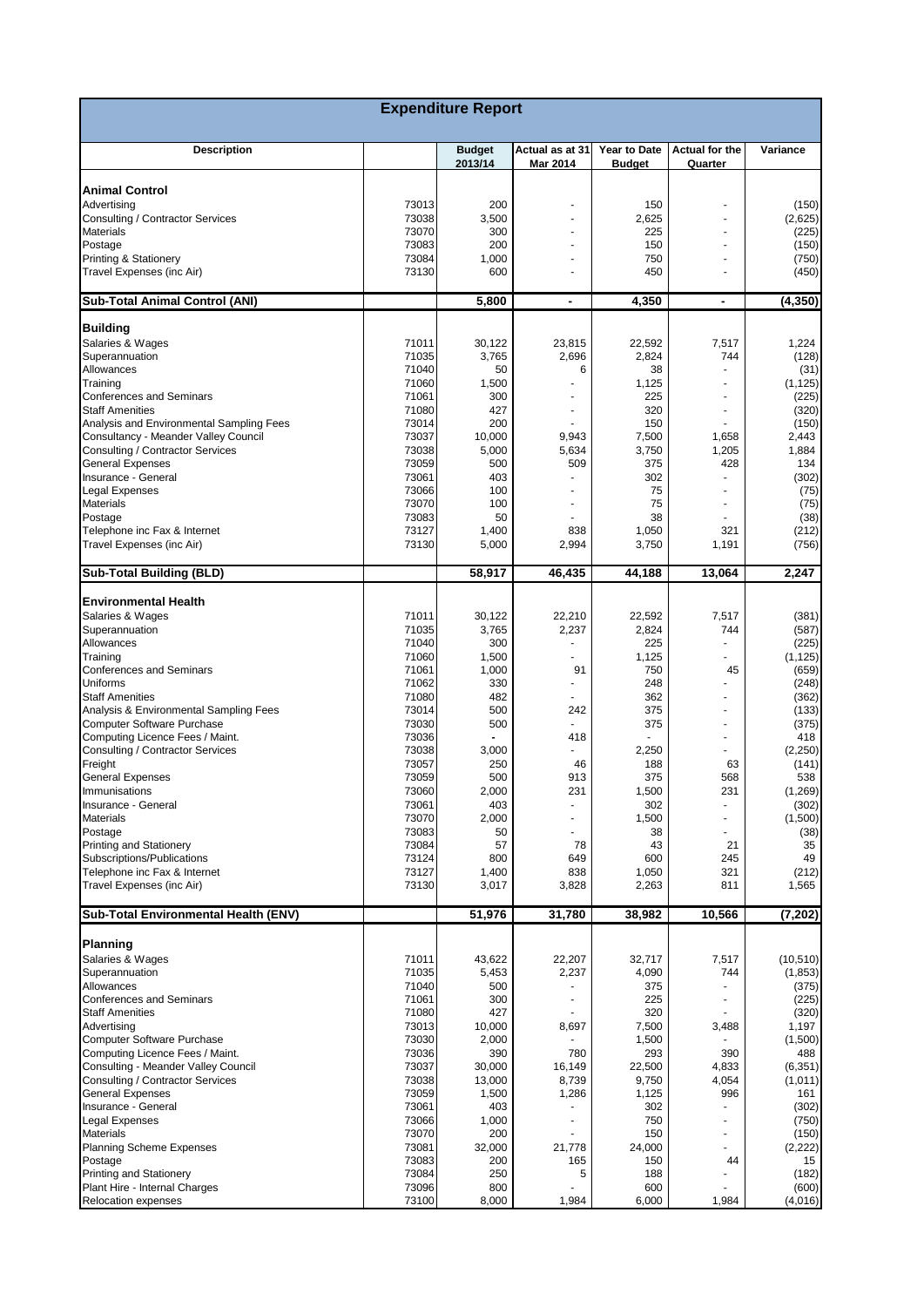| <b>Expenditure Report</b>                                                               |                         |                          |                             |                               |                           |                     |  |  |  |  |
|-----------------------------------------------------------------------------------------|-------------------------|--------------------------|-----------------------------|-------------------------------|---------------------------|---------------------|--|--|--|--|
| <b>Description</b>                                                                      |                         | <b>Budget</b><br>2013/14 | Actual as at 31<br>Mar 2014 | Year to Date<br><b>Budget</b> | Actual for the<br>Quarter | Variance            |  |  |  |  |
| Subscriptions/Publications<br>Telephone inc Fax & Internet<br>Travel Expenses (inc Air) | 73124<br>73127<br>73130 | 100<br>1.400<br>1,500    | 838<br>1,146                | 75<br>1,050<br>1,125          | 321<br>1,070              | (75)<br>(212)<br>21 |  |  |  |  |
| <b>Sub-Total Planning (PLN)</b>                                                         |                         | 153,045                  | 86,010                      | 114.784                       | 25,439                    | (28, 774)           |  |  |  |  |
| <b>TOTAL Development Services Division</b>                                              |                         | 285,326                  | 164,225                     | 213.995                       | 44,316                    | (49, 769)           |  |  |  |  |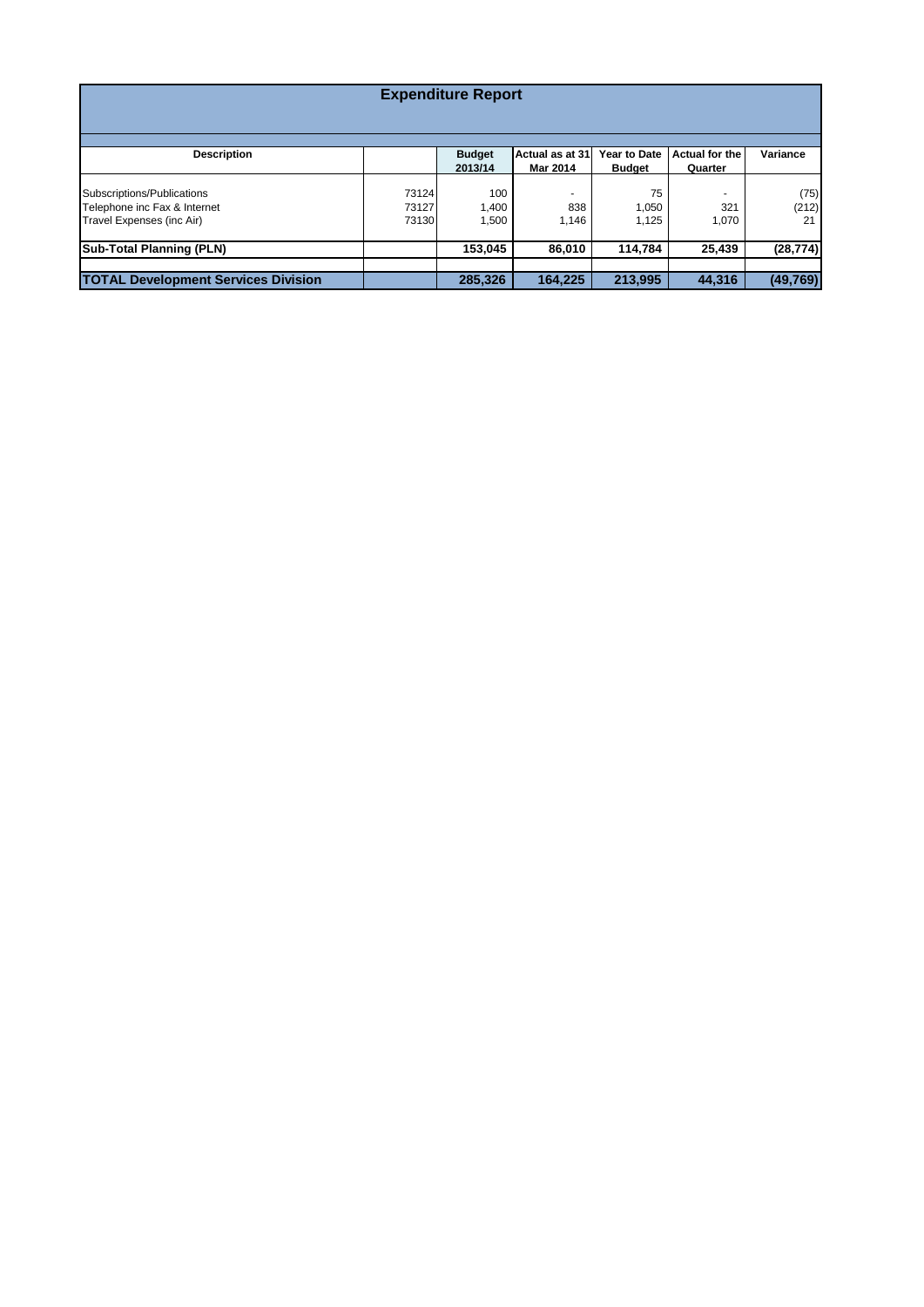### **NATURAL RESOURCE MANAGEMENT**

### **For period ending 31 March 2014**

#### **QUARTERLY SUMMARY**

| <b>Natural Resource Management</b>       | <b>Income</b> | <b>Expenditure</b> | <b>Net Cost</b> |
|------------------------------------------|---------------|--------------------|-----------------|
|                                          |               |                    |                 |
| Natural Resource Management (NRM)        | (3.618)       | 5.094              | 8.713           |
| <b>TOTAL Natural Resource Management</b> | (3.618)       | 5.094              | 8.713           |

| <b>Income Report</b>                     |       |                          |                             |                                      |                           |           |  |  |  |  |  |
|------------------------------------------|-------|--------------------------|-----------------------------|--------------------------------------|---------------------------|-----------|--|--|--|--|--|
| <b>Description</b>                       |       | <b>Budget</b><br>2013/14 | Actual as at<br>31 Mar 2014 | <b>Year to Date</b><br><b>Budget</b> | Actual for the<br>Quarter | Variance  |  |  |  |  |  |
| <b>NRM</b>                               |       |                          |                             |                                      |                           |           |  |  |  |  |  |
| Other Revenue (GST Free)                 | 64020 | 1.900                    | 1,900                       | 1,425                                |                           | 475       |  |  |  |  |  |
| Other Revenue (GST Payable)              | 64021 | 2.000                    | 3.118                       | 1.500                                |                           | 1.618     |  |  |  |  |  |
| Grants - Natural Resource Management     | 66058 | 20.975                   | (8,636)                     | 15.731                               | 1.364                     | (24, 368) |  |  |  |  |  |
| <b>Total Natural Resource Management</b> |       | 24.875                   | (3,618)                     | 18,656                               | 1.364                     | (22, 274) |  |  |  |  |  |

#### **Expenditure Report**

| <b>Description</b>                       |       | <b>Budget</b> | Actual as at             | <b>Year to Date</b> | Actual for the           | Variance  |
|------------------------------------------|-------|---------------|--------------------------|---------------------|--------------------------|-----------|
|                                          |       | 2013/14       | 31 Mar 2014              | <b>Budget</b>       | Quarter                  |           |
|                                          |       |               |                          |                     |                          |           |
| <b>NRM</b>                               |       |               |                          |                     |                          |           |
| Salaries & Wages                         | 71011 | 11,032        | 2,107                    | 8,274               |                          | (6, 167)  |
| Superannuation                           | 71035 | 1,379         | 140                      | 1,034               | $\overline{\phantom{a}}$ | (894)     |
| Allowances                               | 71040 | 100           |                          | 75                  | $\overline{\phantom{a}}$ | (73)      |
| Freight                                  | 73057 | 200           | 176                      | 150                 | -                        | 26        |
| <b>General Expenses</b>                  | 73059 | 2,500         | 25                       | 1.875               | 18                       | (1, 850)  |
| <b>Materials</b>                         | 73070 | 2,000         | 1,931                    | 1,500               |                          | 431       |
| Postage                                  | 73083 | 100           |                          | 75                  | $\overline{\phantom{a}}$ | (75)      |
| <b>Printing and Stationery</b>           | 73084 | 300           | $\overline{\phantom{a}}$ | 225                 | $\overline{\phantom{a}}$ | (225)     |
| Plant Hire - Internal charges            | 73096 | 2,500         |                          | 1,875               | $\overline{\phantom{a}}$ | (1, 875)  |
| Telephone inc Fax & Internet             | 73127 | 1,500         | 713                      | 1,125               | 290                      | (412)     |
| Travel Expenses (inc Air)                | 73130 | 1,500         |                          | 1,125               |                          | (1, 125)  |
|                                          |       |               |                          |                     |                          |           |
| <b>Total Natural Resource Management</b> |       | 23,111        | 5,094                    | 57.333              | 308                      | (52, 239) |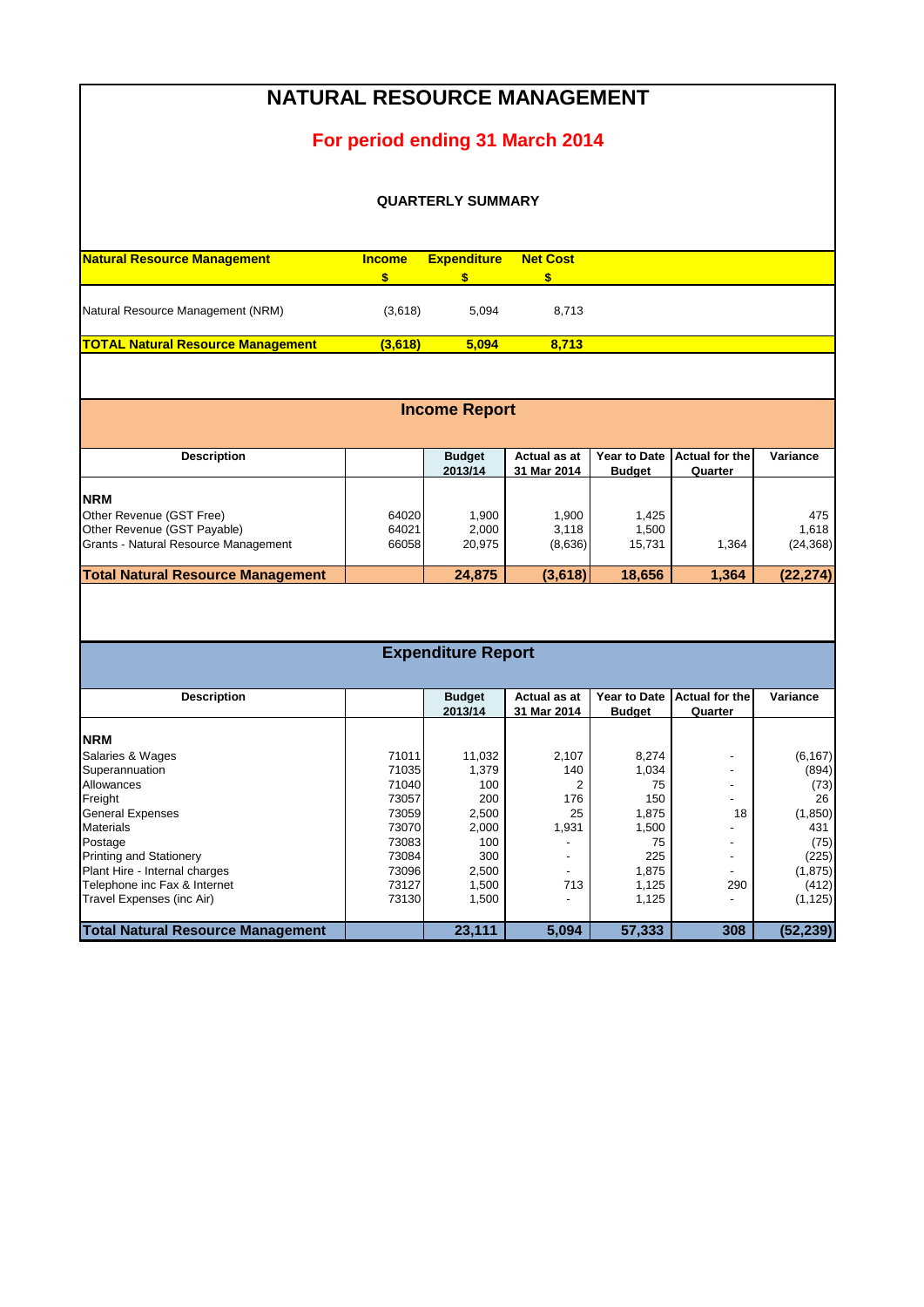### **COMMUNITY DEVELOPMENT**

### **For period ending 31 March 2014**

#### **QUARTERLY SUMMARY**

| <b>Community Development</b>       | <b>Income</b> | <b>Expenditure</b> | <b>Net Cost</b> |
|------------------------------------|---------------|--------------------|-----------------|
| <b>Community Development</b>       | 110.478       | 160.963            | 50.486          |
| <b>TOTAL Community Development</b> | 110.478       | 160.963            | 50.486          |

| <b>Income Report</b>                          |       |                          |                             |                                      |                           |          |  |  |  |  |
|-----------------------------------------------|-------|--------------------------|-----------------------------|--------------------------------------|---------------------------|----------|--|--|--|--|
| <b>Description</b>                            |       | <b>Budget</b><br>2013/14 | Actual as at<br>31 Mar 2014 | <b>Year to Date</b><br><b>Budget</b> | Actual for the<br>Quarter | Variance |  |  |  |  |
| <b>Community Development (CDV)</b>            |       |                          |                             |                                      |                           |          |  |  |  |  |
| Other Revenue (GST Free)                      | 64020 |                          | 1,352                       |                                      | 1,154                     | 1,352    |  |  |  |  |
| Other Revenue (GST Payable)                   | 64021 | 2,600                    |                             | 1.950                                |                           | (1,950)  |  |  |  |  |
| <b>Grants - Rural Primary Health Services</b> | 66030 | 97,400                   | 105.079                     | 73,050                               | 38,352                    | 32,029   |  |  |  |  |
| Grants - Recreation                           | 66031 | 1.000                    |                             | 750                                  |                           | (750)    |  |  |  |  |
| <b>Grants - Community Development</b>         | 66039 | 1,500                    | 1.800                       | 1,125                                | 1,800                     | 675      |  |  |  |  |
| Youth Program Contributions                   | 67015 | 100                      | 2,246                       | 75                                   | 591                       | 2,171    |  |  |  |  |
| <b>TOTAL Community Development</b>            |       | 102,600                  | 110.478                     | 76.950                               | 41,897                    | 33,528   |  |  |  |  |

### **Expenditure Report**

| <b>Description</b>                 |       | <b>Budget</b> | Actual as at | Year to Date  | <b>Actual for the</b> | Variance |
|------------------------------------|-------|---------------|--------------|---------------|-----------------------|----------|
|                                    |       | 2013/14       | 31 Mar 2014  | <b>Budget</b> | Quarter               |          |
|                                    |       |               |              |               |                       |          |
| <b>Community Development (CDV)</b> |       |               |              |               |                       |          |
| Salaries & Wages                   | 71011 | 98,160        | 83,262       | 73,620        | 28,787                | 9,642    |
| Overtime                           | 71012 | 2,000         | 2,675        | 1,500         | 2,091                 | 1,175    |
| Superannuation                     | 71035 | 12,270        | 8,334        | 9,203         | 2,870                 | (869)    |
| Allowances                         | 71040 | 1,300         | 623          | 975           |                       | (352)    |
| Training                           | 71060 | 1,500         | 173          | 1,125         | 173                   | (952)    |
| <b>Conferences and Seminars</b>    | 71061 | 2,000         | 1,351        | 1,500         | 45                    | (149)    |
| <b>Staff Amenities</b>             | 71080 | 1,280         | 451          | 960           |                       | (509)    |
| <b>Audit Fees</b>                  | 73016 | 300           |              | 225           |                       | (225)    |
| Consulting / Contractor Services   | 73038 | 89,500        | 22,067       | 67,125        | 7,595                 | (45,058) |
| Freight                            | 73057 | 50            | 364          | 38            | 42                    | 327      |
| <b>General Expenses</b>            | 73059 | 35,000        | 22,009       | 26,250        | 3,560                 | (4,241)  |
| Legal Expenses                     | 73066 | 3,000         | 1,678        | 2,250         |                       | (573)    |
| <b>Materials</b>                   | 73070 | 4,000         | 1,130        | 3,000         | (8, 856)              | (1,870)  |
| Postage                            | 73083 | 600           | 417          | 450           | 175                   | (33)     |
| <b>Printing &amp; Stationery</b>   | 73084 | 250           | 251          | 188           | 30                    | 64       |
| Plant Hire - Internal charges      | 73096 |               | 66           |               | 66                    | 66       |
| Subscriptions/Publications         | 73124 |               | 118          |               |                       | 118      |
| Telephone inc Fax & Internet       | 73127 | 2,500         | 2,874        | 1,875         | 1,418                 | 999      |
| Travel Expenses (inc Air)          | 73130 | 5,000         | 5,594        | 3,750         | 932                   | 1,844    |
| Events & Promotions                | 0     | 20,000        | 7,528        | 15,000        | 5,777                 | (7, 472) |
|                                    |       |               |              |               |                       |          |
| <b>TOTAL Community Development</b> |       | 278,710       | 160,963      | 209,033       | 44,706                | (48,069) |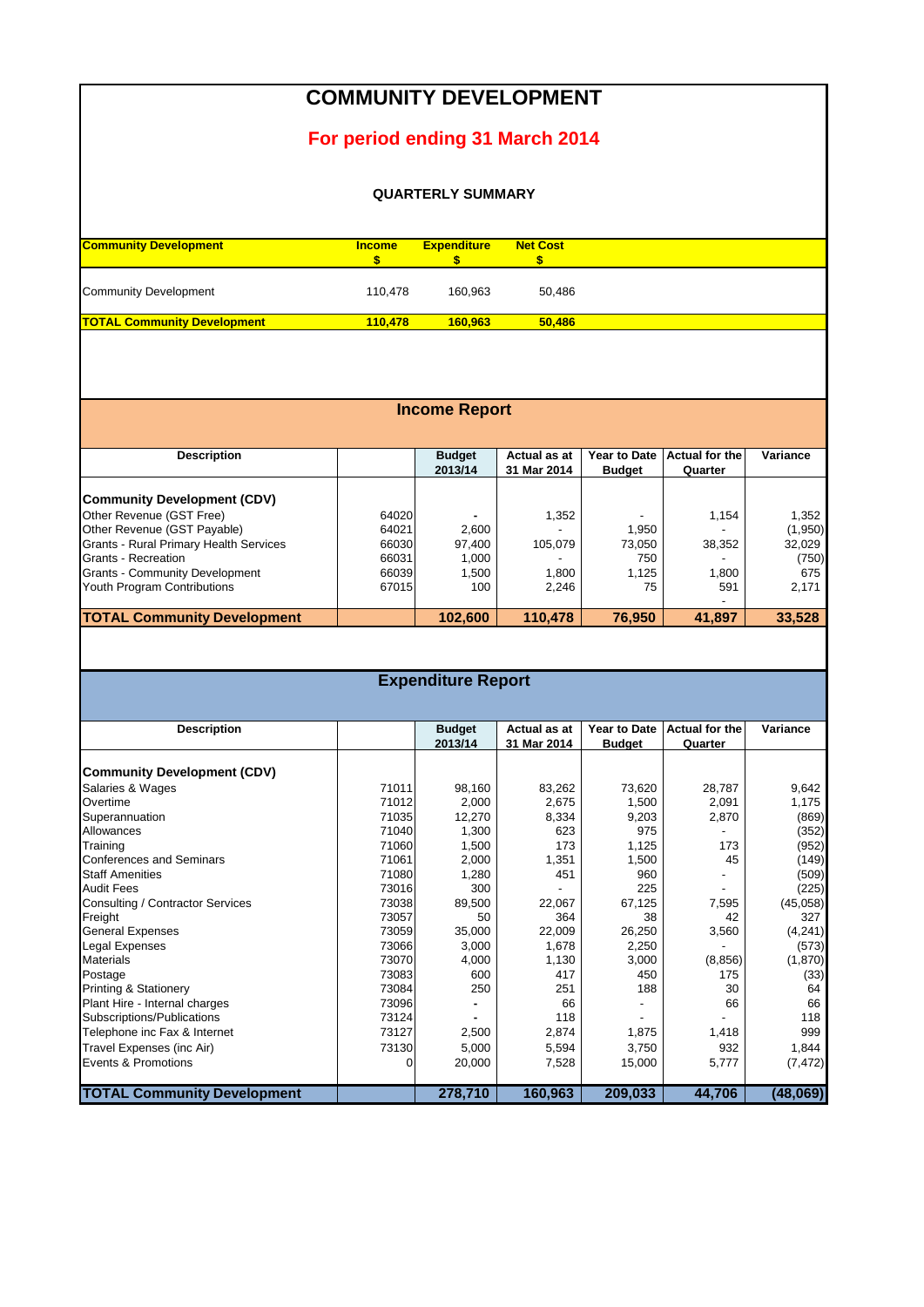|                                                    |                     |                          | <b>State Emergency Services (SES)</b> |                                      |                                  |          |
|----------------------------------------------------|---------------------|--------------------------|---------------------------------------|--------------------------------------|----------------------------------|----------|
|                                                    |                     |                          | For period ending 31 March 2014       |                                      |                                  |          |
|                                                    |                     | <b>QUARTERLY SUMMARY</b> |                                       |                                      |                                  |          |
| <b>Economic Development</b>                        | <b>Income</b><br>\$ | <b>Expenditure</b><br>S. | <b>Net Cost</b><br>\$                 |                                      |                                  |          |
| State Emergency Services (SES)                     | 250                 | 14,167                   | 13,917                                |                                      |                                  |          |
| <b>TOTAL Economic Development</b>                  | 250                 | 14,167                   | 13,917                                |                                      |                                  |          |
|                                                    |                     |                          |                                       |                                      |                                  |          |
|                                                    |                     | <b>Income Report</b>     |                                       |                                      |                                  |          |
| <b>Description</b>                                 |                     | <b>Budget</b><br>2013/14 | Actual as at<br>31 Mar 2014           | <b>Year to Date</b><br><b>Budget</b> | <b>Actual for the</b><br>Quarter | Variance |
| <b>SES</b><br>SES Contributions - MAIB refunds etc | 64513               | 500                      | 250                                   | 375                                  |                                  | (125)    |

**TOTAL SES 500 250 375 - (125)**

| <b>Expenditure Report</b>           |       |               |              |               |                       |          |
|-------------------------------------|-------|---------------|--------------|---------------|-----------------------|----------|
| <b>Description</b>                  |       | <b>Budget</b> | Actual as at | Year to Date  | <b>Actual for the</b> | Variance |
|                                     |       | 2013/14       | 31 Mar 2014  | <b>Budget</b> | Quarter               |          |
|                                     |       |               |              |               |                       |          |
| <b>SES</b>                          |       |               |              |               |                       |          |
| Salaries & Wages                    | 71011 | 8,080         | 6,428        | 6,060         | 1,860                 | 368      |
| Superannuation                      | 71035 | 1,010         | 532          | 758           | 166                   | (226)    |
| Allowances                          | 71040 |               |              | 4             |                       | (2)      |
| Conferences & Seminars              | 71061 | 200           |              | 150           |                       | (150)    |
| Freight                             | 73057 | 200           |              | 150           |                       | (150)    |
| <b>General Expenses</b>             | 73059 | 200           | 3,373        | 150           | 3,336                 | 3,223    |
| Insurance - General                 | 73061 | 316           | 316          | 237           |                       | 79       |
| Licence Fees                        | 73068 | 50            | 50           | 38            |                       | 13       |
| <b>Materials</b>                    | 73070 | 1,000         | 2,345        | 750           | 2,005                 | 1,595    |
| Motor vehicle repairs & maintenance | 73075 | 1,500         |              | 1,125         |                       | (1, 125) |
| Repairs - Plant and Equipment       | 73110 | 100           | 40           | 75            |                       | (35)     |
| Security & Fire Prevention          | 73113 | 200           | 197          | 150           | 197                   | 47       |
| SES MAIB related expenditure        | 73116 | 500           | 275          | 375           | 275                   | (100)    |
| Travel Expenses (inc Air)           | 73130 | 1,400         | 608          | 1,050         | 307                   | (442)    |
| Minor Plant Purchase (< \$100)      | 73190 | 200           |              | 150           | 182                   | (150)    |
| <b>TOTAL SES</b>                    |       | 14,961        | 14,167       | 11,221        | 8,329                 | 2,946    |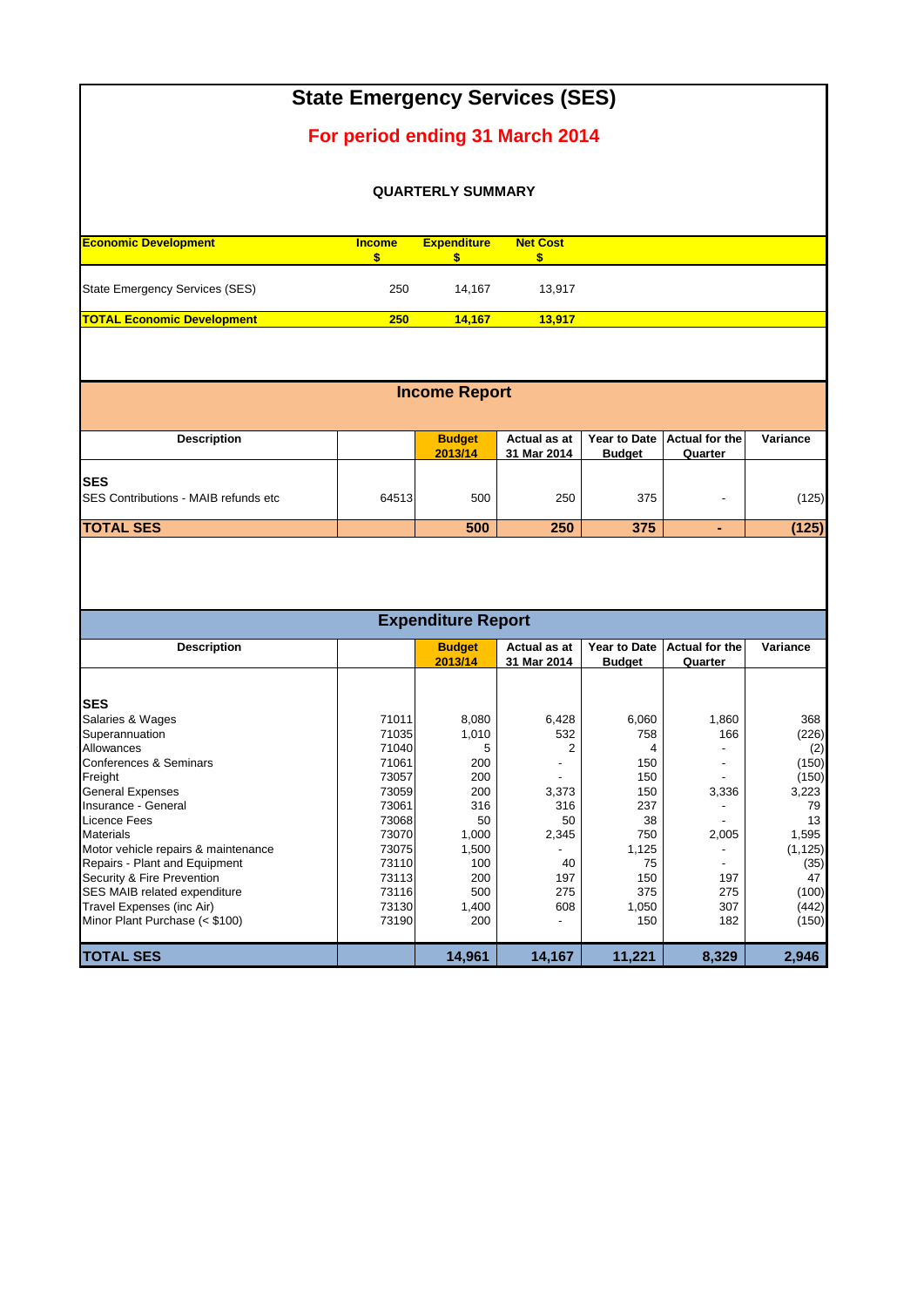# **DEPOT & PLANT DIVISION**

### **For period ending 31 March 2014**

#### **QUARTERLY SUMMARY**

| <b>Depot &amp; Plant Division</b> | <b>Income</b>  | <b>Expenditure</b> | <b>Net Cost</b> |
|-----------------------------------|----------------|--------------------|-----------------|
|                                   |                |                    |                 |
|                                   |                |                    |                 |
| Depot & Plant                     | 18.869         | 327.071            | 308,202         |
| <b>Private Works</b>              | 178.653        | 70.132             | (108.521)       |
| <b>TOTAL Economic Development</b> | <b>197.521</b> | 397.203            | 199.682         |

| <b>Income Report</b>                    |       |                          |                             |                               |                                  |           |
|-----------------------------------------|-------|--------------------------|-----------------------------|-------------------------------|----------------------------------|-----------|
|                                         |       |                          |                             |                               |                                  |           |
| <b>Description</b>                      |       | <b>Budget</b><br>2013/14 | Actual as at<br>31 Mar 2014 | Year to Date<br><b>Budget</b> | <b>Actual for the</b><br>Quarter | Variance  |
| Depot & Plant                           |       |                          |                             |                               |                                  |           |
| Other Revenue (GST Free)                | 64020 | 882                      | 3,135                       | 662                           | 2,254                            | 2,474     |
| Other Revenue (GST Payable)             | 64021 | 100                      | 279                         | 75                            | 279                              | 204       |
| <b>Materials Sales</b>                  | 64517 | 6,000                    |                             | 4,500                         |                                  | (4,500)   |
| Sale of Plant & Equipment               | 68011 | 15,455                   | 15,455                      | 15,455                        |                                  | (0)       |
| Sub-Total Depot & Plant (PLT)           |       | 22,437                   | 18,869                      | 20,692                        | 2,532                            | (1,823)   |
| <b>Private Works</b>                    |       |                          |                             |                               |                                  |           |
| <b>DIER Contract</b>                    | 64512 | 158,727                  | 86,036                      | 119,045                       |                                  | (33,009)  |
| <b>Private Works Sales</b>              | 64514 | 150,000                  | 92,617                      | 112,500                       | 35,472                           | (19, 883) |
| <b>Sub-Total Private Works (PVW)</b>    |       | 308,727                  | 178,653                     | 271,545                       | 35,472                           | (92, 892) |
| <b>TOTAL Depot &amp; Plant Division</b> |       | 331,164                  | 197,521                     | 292,237                       | 38,004                           | (94, 715) |

| <b>Expenditure Report</b>              |       |                          |                             |                               |                                  |          |  |
|----------------------------------------|-------|--------------------------|-----------------------------|-------------------------------|----------------------------------|----------|--|
| <b>Description</b>                     |       | <b>Budget</b><br>2013/14 | Actual as at<br>31 Mar 2014 | Year to Date<br><b>Budget</b> | <b>Actual for the</b><br>Quarter | Variance |  |
| Depot & Plant                          |       |                          |                             |                               |                                  |          |  |
| Salaries & Wages                       | 71011 | 133,969                  | 133,268                     | 100,477                       | 42,936                           | 32,791   |  |
| Overtime                               | 71012 | 1,000                    |                             | 750                           |                                  | (750)    |  |
| <b>Medical Costs</b>                   | 71021 |                          | 497                         |                               | 2,254                            | 497      |  |
| Superannuation                         | 71035 | 30,000                   | 20,341                      | 22,500                        | 5,847                            | (2, 159) |  |
| Allowances                             | 71040 | 1,600                    | 2,137                       | 1,200                         | 924                              | 937      |  |
| Training                               | 71060 | 5,000                    | 818                         | 3,750                         | 818                              | (2,932)  |  |
| <b>Conferences and Seminars</b>        | 71061 | 1,000                    | 480                         | 750                           |                                  | (270)    |  |
| <b>Staff Amenities</b>                 | 71080 | 301                      | 301                         | 226                           |                                  | 75       |  |
| Advertising                            | 73013 | 550                      |                             | 413                           |                                  | (413)    |  |
| Cleaning                               | 73027 | 1,200                    | 873                         | 900                           | 873                              | (27)     |  |
| <b>Computer Consumables</b>            | 73031 | 500                      | 237                         | 375                           |                                  | (138)    |  |
| Consulting / Contractor Services       | 73038 | 2,000                    | 451                         | 1,500                         |                                  | (1,049)  |  |
| Energy (Gas & Electricity)             | 73046 | 2,000                    | 884                         | 1,500                         | 390                              | (616)    |  |
| Freight                                | 73057 | 2,000                    | 1,963                       | 1,500                         | 1,365                            | 463      |  |
| <b>General Expenses</b>                | 73059 | 3,000                    | 2,855                       | 2,250                         | 269                              | 605      |  |
| Insurance - General                    | 73061 | 4,512                    | 4,512                       | 3,384                         |                                  | 1,128    |  |
| <b>Materials</b>                       | 73070 | 6,000                    | 9,332                       | 4,500                         | 6,812                            | 4,832    |  |
| <b>Printing &amp; Stationery</b>       | 73084 | 500                      | 59                          | 375                           |                                  | (316)    |  |
| Protective Clothing & Safety Equipment | 73087 | 2,500                    | 1,181                       | 1,875                         | 418                              | (694)    |  |
| Plant Hire - Internal Charges          | 73096 | 8,000                    | 8,584                       | 6,000                         | 3,657                            | 2,584    |  |
| Repairs - Plant and Equipment          | 73110 | 6.000                    |                             | 4,500                         |                                  | (4,500)  |  |
| Security & Fire Prevention             | 73113 | 600                      | 568                         | 450                           | 568                              | 118      |  |
| Telephone inc Fax & Internet           | 73127 | 2,300                    | 2,039                       | 1,725                         | 809                              | 314      |  |
| <b>Expenditure Report</b>              |       |                          |                             |                               |                                  |          |  |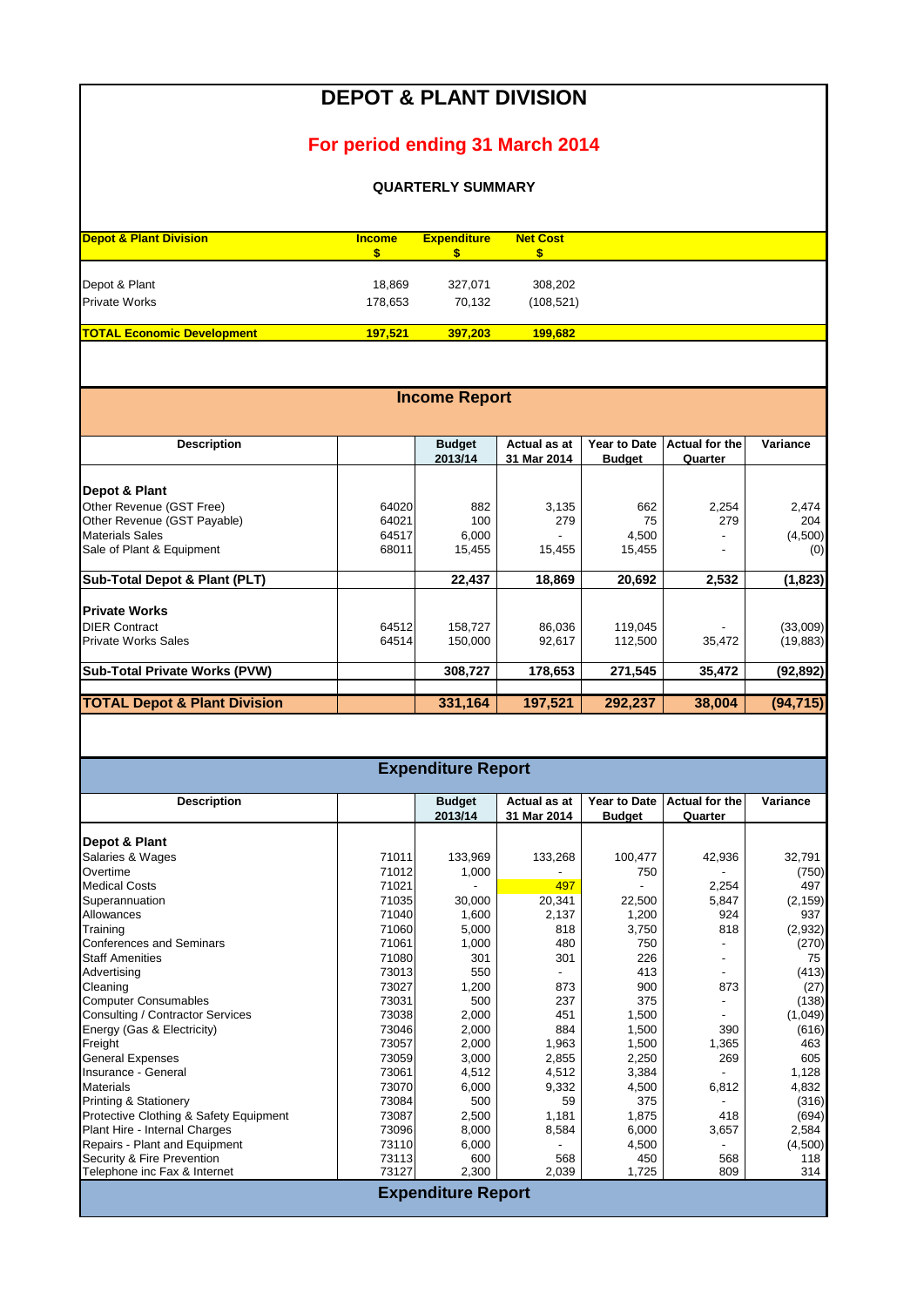| <b>Description</b>                       |       | <b>Budget</b> | Actual as at | <b>Year to Date</b> | <b>Actual for the</b> | Variance |
|------------------------------------------|-------|---------------|--------------|---------------------|-----------------------|----------|
|                                          |       | 2013/14       | 31 Mar 2014  | <b>Budget</b>       | Quarter               |          |
|                                          |       |               |              |                     |                       |          |
| Travel Expenses (inc Air)                | 73130 | 3.000         | 1,901        | 2,250               | 657                   | (349)    |
| Minor Plant Purchase (< \$100)           | 73190 | 1.200         |              | 900                 |                       | (900)    |
| Depreciation - Buildings                 | 74012 | 12,000        | 9.000        | 9.000               |                       |          |
| Depreciation - Plant & Equipment         | 74014 | 166,388       | 124.791      | 124,791             |                       |          |
|                                          |       |               |              |                     |                       |          |
| Sub-Total Depot & Plant (PLT)            |       | 397,120       | 327,071      | 297,840             | 68,595                | 29,231   |
|                                          |       |               |              |                     |                       |          |
| <b>IPrivate Works</b>                    |       |               |              |                     |                       |          |
| Salaries & Wages                         | 71011 | 30,596        | 22,523       | 22,947              | 12,315                | (424)    |
| Overtime                                 | 71012 | 500           | 483          | 375                 |                       | 108      |
| Superannuation                           | 71035 | 3.825         | 2,863        | 2.869               | 1.331                 | (6)      |
| Allowances                               | 71040 | 11,000        | 7,062        | 8,250               | 1,848                 | (1, 188) |
| Analysis and Environmental Sampling Fees | 73014 | 50            |              | 38                  |                       | (38)     |
| Consulting / Contractor Services         | 73038 | 3,000         |              | 2,250               |                       | (2, 250) |
| Freight                                  | 73057 | 1.000         | 1.042        | 750                 | 86                    | 292      |
| <b>General Expenses</b>                  | 73059 | 500           | 133          | 375                 | 133                   | (242)    |
| <b>Materials</b>                         | 73070 | 5.000         | 7.800        | 3.750               | 6.193                 | 4.050    |
| Plant Hire - Internal Charges            | 73096 | 15,000        | 26,332       | 11,250              | 14,301                | 15,082   |
| Telephone inc Fax, Internet, pagers      | 73127 |               | 1,894        |                     | 1,894                 | 1,894    |
| Sub-Total Private Works (PVW)            |       | 70,471        | 70,132       | 52,853              | 38,100                | 17,279   |
|                                          |       |               |              |                     |                       |          |
| <b>TOTAL Depot &amp; Plant Division</b>  |       | 467,591       | 47,126       | 350,693             | 106,695               | 46,510   |